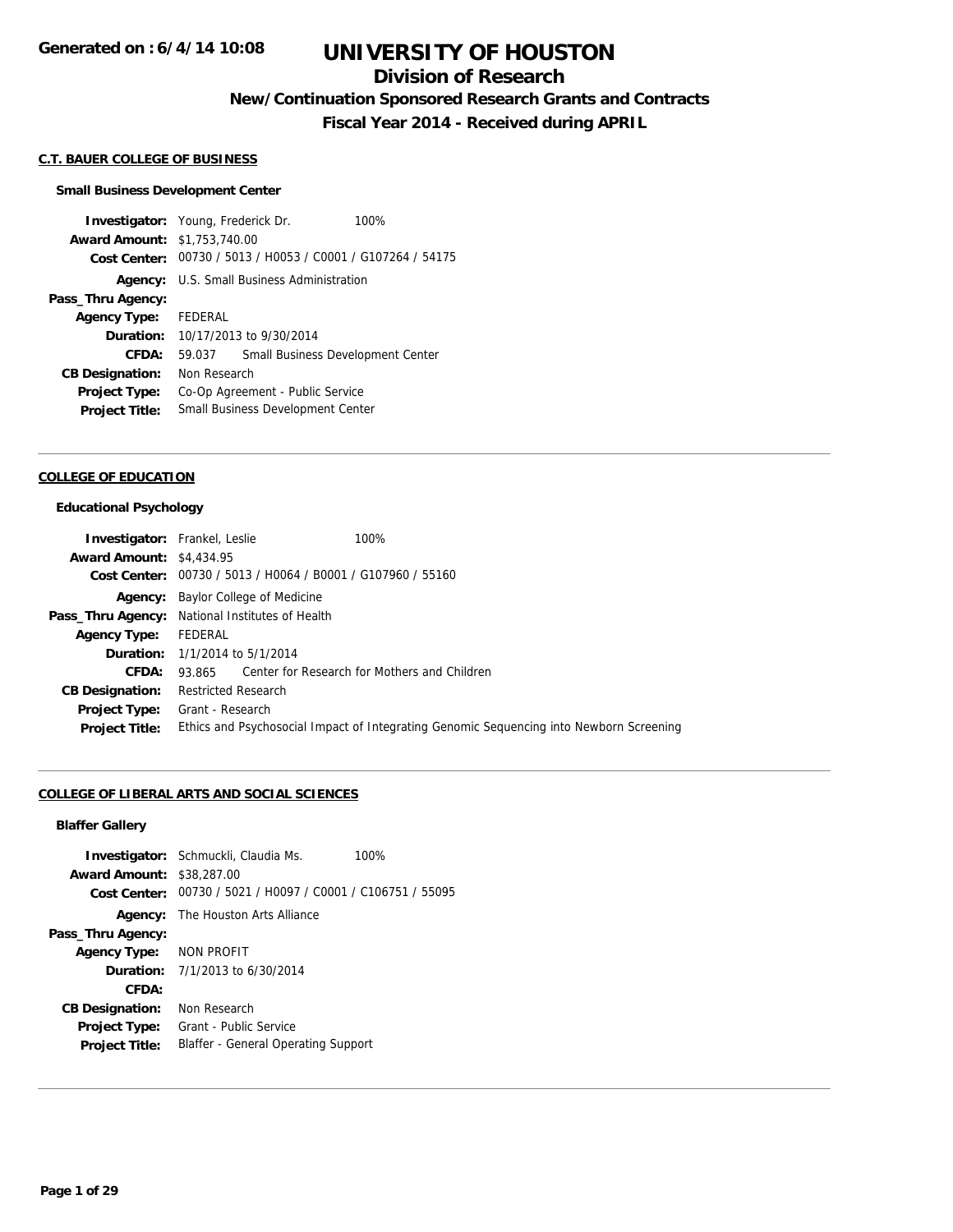## **Division of Research**

**New/Continuation Sponsored Research Grants and Contracts**

**Fiscal Year 2014 - Received during APRIL**

#### **COLLEGE OF LIBERAL ARTS AND SOCIAL SCIENCES**

### **Center for Public History**

|                               | <b>Investigator:</b> Northup, Christopher Dr.<br>50%              |  |  |
|-------------------------------|-------------------------------------------------------------------|--|--|
| <b>Award Amount: \$750.00</b> |                                                                   |  |  |
|                               | Cost Center: 00730 / 5013 / H0084 / B0100 / C108026 / 55014       |  |  |
|                               | <b>Agency:</b> Humanities Texas                                   |  |  |
| Pass_Thru Agency:             |                                                                   |  |  |
| Agency Type: NON PROFIT       |                                                                   |  |  |
|                               | <b>Duration:</b> 4/1/2014 to 5/31/2014                            |  |  |
| CFDA:                         | Promotion of the Humanities - Federal/State Partnership<br>45.129 |  |  |
| <b>CB Designation:</b>        | Non Restricted Research                                           |  |  |
| <b>Project Type:</b>          | Grant - Research                                                  |  |  |
| <b>Project Title:</b>         | Food Matters: Screening, panel, and discussion series             |  |  |
|                               |                                                                   |  |  |

#### **Cynthia Woods Mitchell Center for the Arts**

|                                                             | 100%                                                                                                                                      |  |
|-------------------------------------------------------------|-------------------------------------------------------------------------------------------------------------------------------------------|--|
| Cost Center: 00730 / 5016 / H0473 / B0100 / C106630 / 55067 |                                                                                                                                           |  |
| <b>Agency:</b> Texas Commission on the Arts                 |                                                                                                                                           |  |
|                                                             |                                                                                                                                           |  |
|                                                             |                                                                                                                                           |  |
|                                                             |                                                                                                                                           |  |
|                                                             |                                                                                                                                           |  |
| Non Restricted Research                                     |                                                                                                                                           |  |
| Grant - Research<br>UH Mitchell Center March 2013           |                                                                                                                                           |  |
|                                                             | <b>Investigator:</b> Farber, Karen Ms.<br><b>Award Amount: \$8,000.00</b><br>Agency Type: STATE<br><b>Duration:</b> 9/1/2013 to 8/31/2014 |  |

### **Economics**

|                                  | <b>Investigator:</b> Lehmann, Jee-Yeon Dr.                                         | 100%                                                               |
|----------------------------------|------------------------------------------------------------------------------------|--------------------------------------------------------------------|
| <b>Award Amount: \$24,995.00</b> |                                                                                    |                                                                    |
|                                  | Cost Center: 00730 / 5013 / H0122 / B0100 / G107455 / 54620                        |                                                                    |
| Agency:                          | Center for Poverty Research - UC Davis                                             |                                                                    |
|                                  | <b>Pass_Thru Agency:</b> Substance Abuse and Mental Health Services Administration |                                                                    |
| <b>Agency Type:</b>              | FEDERAL                                                                            |                                                                    |
|                                  | <b>Duration:</b> 11/1/2013 to 9/29/2014                                            |                                                                    |
| CFDA:                            | Policy Research and Evaluation Grants<br>93.239                                    |                                                                    |
| <b>CB Designation:</b>           | <b>Restricted Research</b>                                                         |                                                                    |
|                                  | <b>Project Type:</b> Grant - Research                                              |                                                                    |
| <b>Project Title:</b>            |                                                                                    | Prejudice and Racial Matches in Employment for Low-Skilled Workers |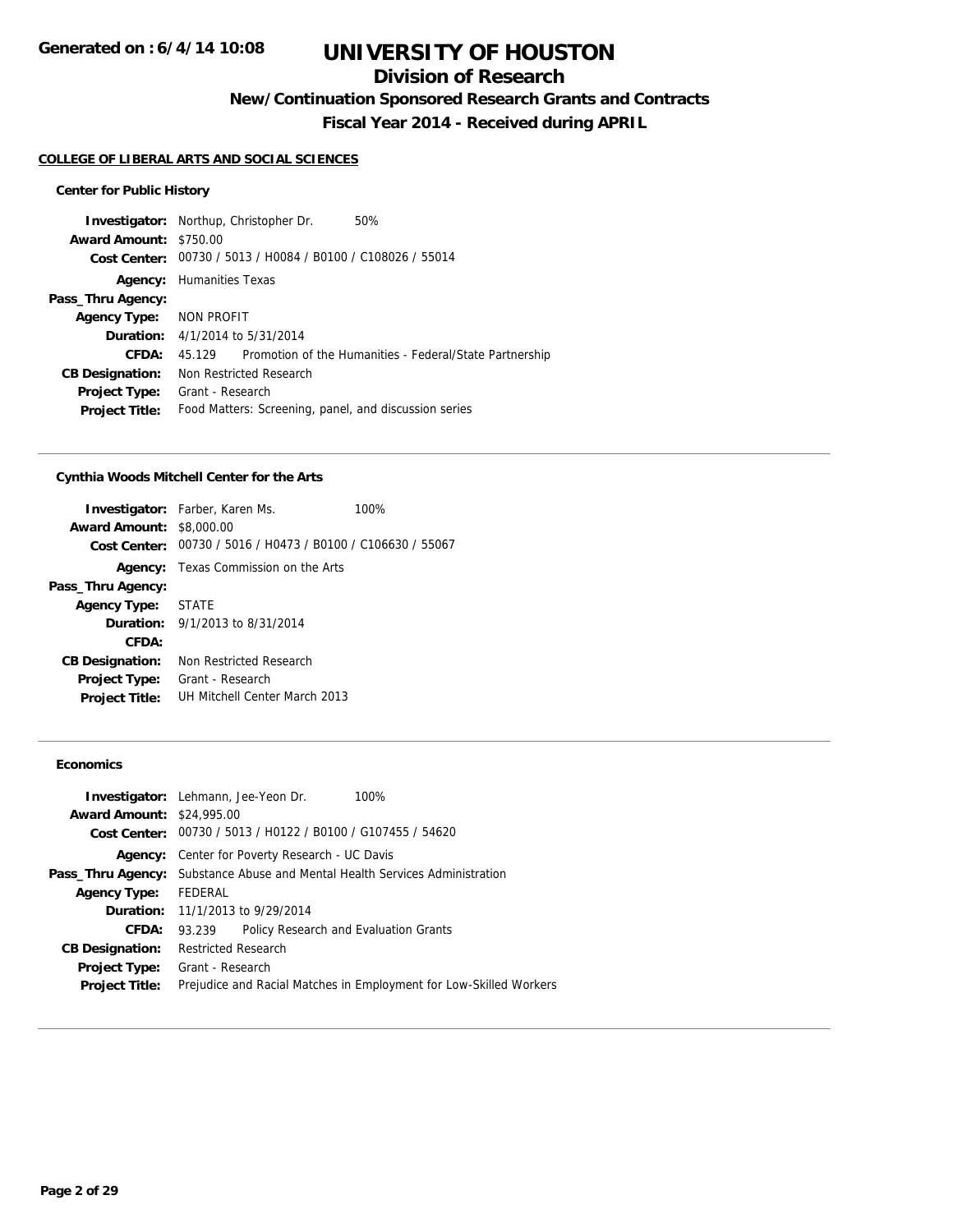## **Division of Research**

**New/Continuation Sponsored Research Grants and Contracts**

**Fiscal Year 2014 - Received during APRIL**

#### **COLLEGE OF LIBERAL ARTS AND SOCIAL SCIENCES**

#### **Health and Human Performance**

| <b>Investigator:</b> Layne, Charles S. Dr. |                                                                                     |                                                             | 100%                                                                         |
|--------------------------------------------|-------------------------------------------------------------------------------------|-------------------------------------------------------------|------------------------------------------------------------------------------|
| <b>Award Amount: \$9,994.00</b>            |                                                                                     |                                                             |                                                                              |
|                                            |                                                                                     | Cost Center: 00730 / 5013 / H0065 / B0001 / G105384 / 52168 |                                                                              |
|                                            | Agency: NASA - National Aeronautics and Space Administration - Johnson Space Center |                                                             |                                                                              |
| Pass_Thru Agency:                          |                                                                                     |                                                             |                                                                              |
| <b>Agency Type:</b>                        | FEDERAL                                                                             |                                                             |                                                                              |
|                                            | <b>Duration:</b> 7/31/2012 to 7/30/2015                                             |                                                             |                                                                              |
| CFDA:                                      | 43.003                                                                              |                                                             | Basic Research, Educational Outreach, or Training in the area of Exploration |
| <b>CB Designation:</b>                     | <b>Restricted Research</b>                                                          |                                                             |                                                                              |
| <b>Project Type:</b>                       | Grant - Research                                                                    |                                                             |                                                                              |
| <b>Project Title:</b>                      | University of Houston SLS Graduate Research Stipend (ST-II)                         |                                                             |                                                                              |
|                                            |                                                                                     |                                                             |                                                                              |

#### **Psychology**

| <b>Award Amount: \$47,439.00</b> | 100%<br><b>Investigator:</b> Alfano, Candice Dr.<br>Cost Center: 00730 / 5013 / H0125 / B0001 / G104089 / 52480 |  |
|----------------------------------|-----------------------------------------------------------------------------------------------------------------|--|
|                                  | Agency: University of Central Florida                                                                           |  |
|                                  | Pass_Thru Agency: U.S. Army Medical Research and Material Command                                               |  |
| <b>Agency Type:</b>              | FEDERAL                                                                                                         |  |
|                                  | <b>Duration:</b> 1/15/2013 to 12/31/2016                                                                        |  |
| <b>CFDA:</b>                     | 12.420 Military Medical Research and Development                                                                |  |
| <b>CB Designation:</b>           | <b>Restricted Research</b>                                                                                      |  |
| <b>Project Type:</b>             | Grant - Research                                                                                                |  |
| <b>Project Title:</b>            | When Parents Go to War: Psychosocial Adjustment among the Families of Deployed OEF/OIF Service Members          |  |

|                                  | <b>Investigator:</b> Spitzmueller, Christiane Dr.<br>100%                                    |
|----------------------------------|----------------------------------------------------------------------------------------------|
| <b>Award Amount: \$34,000.00</b> |                                                                                              |
|                                  | Cost Center: 00730 / 5022 / H0125 / B0001 / C107081 / 55150                                  |
| Agency:                          | Willbros Group USA                                                                           |
| Pass_Thru Agency:                |                                                                                              |
| <b>Agency Type:</b>              | PROFIT                                                                                       |
|                                  | <b>Duration:</b> 9/1/2013 to 12/31/2013                                                      |
| CFDA:                            |                                                                                              |
| <b>CB Designation:</b>           | Non Restricted Research                                                                      |
| <b>Project Type:</b>             | Grant - Research                                                                             |
| <b>Project Title:</b>            | Employee Engagement Survey -- Identifying the Drivers and Outcomes of Engagement at Willbros |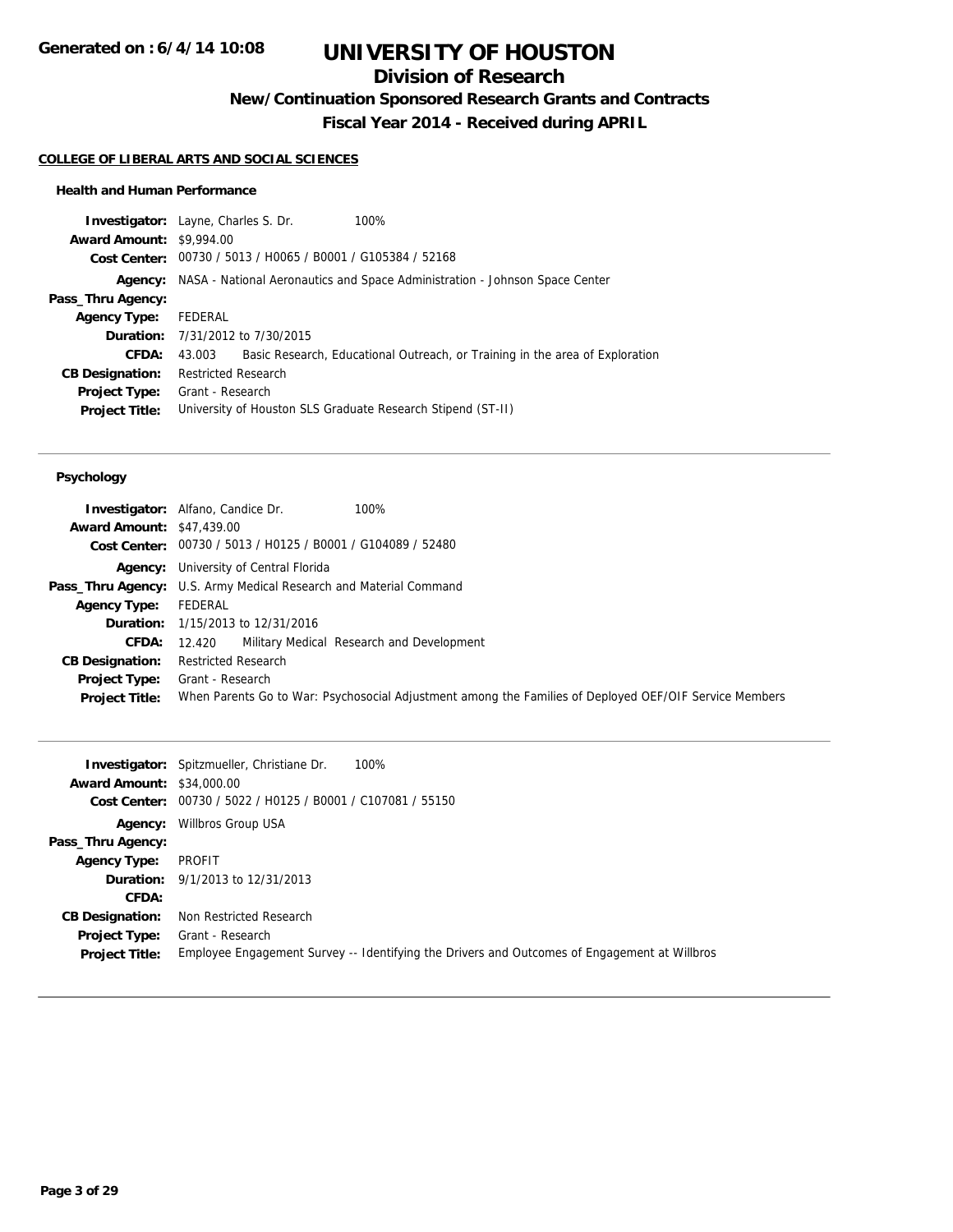## **Division of Research**

**New/Continuation Sponsored Research Grants and Contracts**

**Fiscal Year 2014 - Received during APRIL**

#### **COLLEGE OF LIBERAL ARTS AND SOCIAL SCIENCES**

### **Psychology**

|                                   | <b>Investigator:</b> Zvolensky, Michael Dr.<br>100%                |
|-----------------------------------|--------------------------------------------------------------------|
| <b>Award Amount: \$219,037,00</b> |                                                                    |
|                                   | Cost Center: 00730 / 5013 / H0125 / B0100 / G105077 / 52915        |
| Agency:                           | National Institute on Drug Abuse                                   |
| Pass_Thru Agency:                 |                                                                    |
| Agency Type: FEDERAL              |                                                                    |
|                                   | <b>Duration:</b> 4/15/2013 to 3/31/2016                            |
| CFDA:                             | Drug Abuse Research Programs<br>93.279                             |
| <b>CB Designation:</b>            | <b>Restricted Research</b>                                         |
| <b>Project Type:</b>              | Grant - Research                                                   |
| <b>Project Title:</b>             | Integrated Smoking Cessation Treatment for Emotional Dysregulation |
|                                   |                                                                    |

|                                  | <b>Investigator:</b> Alfano, Candice Dr.<br>100%                                            |  |  |
|----------------------------------|---------------------------------------------------------------------------------------------|--|--|
| <b>Award Amount: \$79,015.00</b> |                                                                                             |  |  |
|                                  | Cost Center: 00730 / 5013 / H0125 / B0001 / G106757 / 54573                                 |  |  |
|                                  | <b>Agency:</b> Virtually Better, Inc.                                                       |  |  |
|                                  | <b>Pass_Thru Agency:</b> NIH/Division of Research Grants                                    |  |  |
| <b>Agency Type:</b>              | FEDERAL                                                                                     |  |  |
|                                  | <b>Duration:</b> 6/1/2013 to 8/31/2014                                                      |  |  |
| CFDA:                            | 93.242 Mental Health Research Grants                                                        |  |  |
| <b>CB Designation:</b>           | Restricted Research                                                                         |  |  |
| <b>Project Type:</b>             | Grant - Research                                                                            |  |  |
| <b>Project Title:</b>            | Ready, Set, Snooz! A web-delivered, prescriptive intervention for pediatric sleep problems. |  |  |
|                                  |                                                                                             |  |  |

#### **School of Communication**

|                         | <b>Investigator:</b> Northup, Christopher Dr.<br>50%                |  |
|-------------------------|---------------------------------------------------------------------|--|
| Award Amount: \$750.00  |                                                                     |  |
| <b>Cost Center:</b>     | 00730 / 5013 / H0084 / B0100 / C108026 / 55014                      |  |
|                         | <b>Agency:</b> Humanities Texas                                     |  |
| Pass_Thru Agency:       |                                                                     |  |
| Agency Type: NON PROFIT |                                                                     |  |
|                         | <b>Duration:</b> 4/1/2014 to 5/31/2014                              |  |
| CFDA:                   | Promotion of the Humanities - Federal/State Partnership<br>45 1 2 9 |  |
| <b>CB Designation:</b>  | Non Restricted Research                                             |  |
| <b>Project Type:</b>    | Grant - Research                                                    |  |
| <b>Project Title:</b>   | Food Matters: Screening, panel, and discussion series               |  |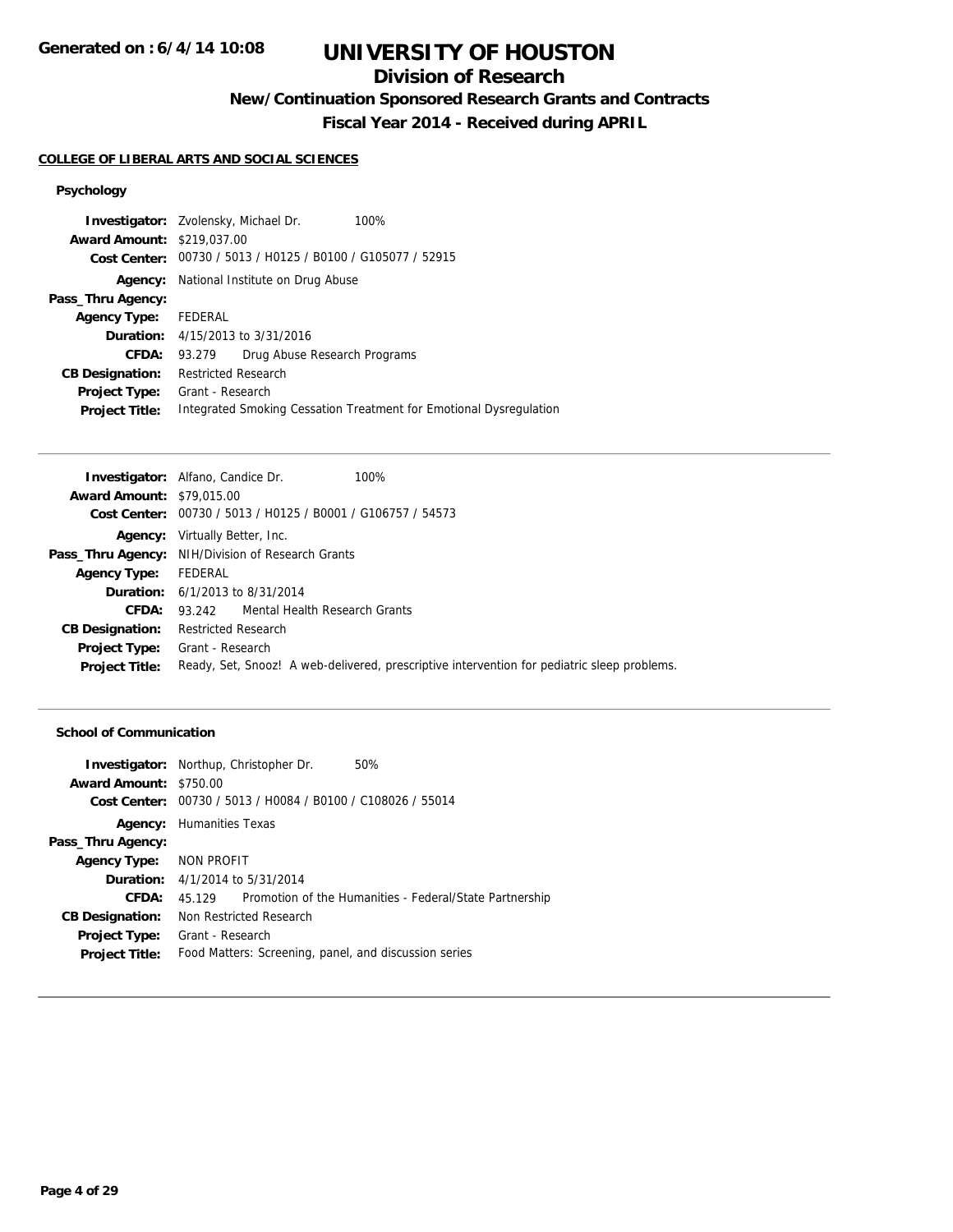## **Division of Research**

**New/Continuation Sponsored Research Grants and Contracts**

**Fiscal Year 2014 - Received during APRIL**

### **COLLEGE OF NATURAL SCIENCES AND MATHEMATICS**

### **Biology/Biochemistry**

| <b>Investigator:</b> Cooper, Tim Dr.                        | 100%                                                                                             |
|-------------------------------------------------------------|--------------------------------------------------------------------------------------------------|
| <b>Award Amount: \$235,583.00</b>                           |                                                                                                  |
| Cost Center: 00730 / 5013 / H0104 / B0001 / G105654 / 52600 |                                                                                                  |
| National Science Foundation                                 |                                                                                                  |
|                                                             |                                                                                                  |
| FEDERAL                                                     |                                                                                                  |
| <b>Duration:</b> $4/1/2013$ to $3/31/2018$                  |                                                                                                  |
| <b>Biological Sciences</b><br>47.074                        |                                                                                                  |
| <b>Restricted Research</b>                                  |                                                                                                  |
| Grant - Research                                            |                                                                                                  |
|                                                             | CAREER: Causes and consequences of evolvability in natural and lab-evolved bacterial populations |
|                                                             |                                                                                                  |

|                                   | <b>Investigator:</b> Gunaratne, Preethi Dr.<br>100%                                    |
|-----------------------------------|----------------------------------------------------------------------------------------|
| <b>Award Amount: \$118,199.00</b> |                                                                                        |
|                                   | Cost Center: 00730 / 5018 / H0104 / B0001 / G108360 / 55196                            |
|                                   | <b>Agency:</b> University of Texas MD Anderson Cancer Center                           |
|                                   | <b>Pass_Thru Agency:</b> Cancer Prevention and Research Institute of Texas             |
| <b>Agency Type:</b>               | <b>STATE</b>                                                                           |
|                                   | <b>Duration:</b> 12/1/2013 to 11/30/2014                                               |
| CFDA:                             |                                                                                        |
| <b>CB Designation:</b>            | <b>Restricted Research</b>                                                             |
| <b>Project Type:</b>              | Grant - Research                                                                       |
| <b>Project Title:</b>             | Investigating the Roles of p63 in miRNA Regulation in EMT and Metastatic Breast Cancer |

| <b>Award Amount: \$50,000.00</b><br>Cost Center: | 50%<br><b>Investigator:</b> Zhang, Xiaoliu Dr.<br>00730 / 5021 / H0515 / B0001 / C108309 / 55128                                                |  |  |
|--------------------------------------------------|-------------------------------------------------------------------------------------------------------------------------------------------------|--|--|
| Agency:                                          | William & Ella Owens Medical Research                                                                                                           |  |  |
| Pass_Thru Agency:                                |                                                                                                                                                 |  |  |
| <b>Agency Type:</b>                              | FOUNDATION                                                                                                                                      |  |  |
|                                                  | <b>Duration:</b> $6/1/2014$ to $5/31/2015$                                                                                                      |  |  |
| CFDA:                                            |                                                                                                                                                 |  |  |
| <b>CB Designation:</b>                           | <b>Restricted Research</b>                                                                                                                      |  |  |
| <b>Project Type:</b>                             | Grant - Research                                                                                                                                |  |  |
| <b>Project Title:</b>                            | A novel combinatorial strategy to convert tumor angiogenesis into an acute event to enhance the therapeutic effect<br>against pancreatic cancer |  |  |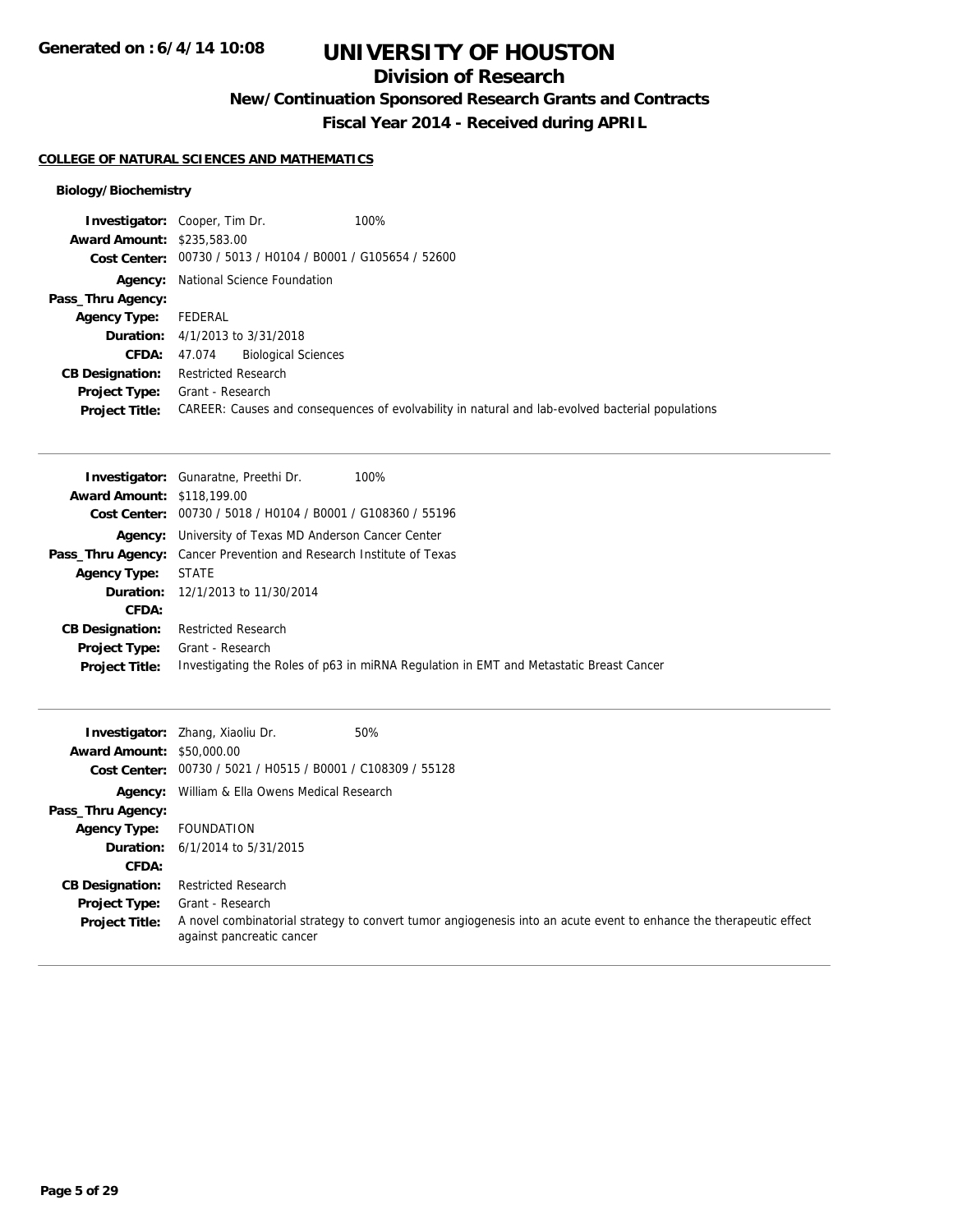## **Division of Research**

**New/Continuation Sponsored Research Grants and Contracts**

**Fiscal Year 2014 - Received during APRIL**

#### **COLLEGE OF NATURAL SCIENCES AND MATHEMATICS**

### **Biology/Biochemistry**

|                                  | <b>Investigator:</b> Fox, George E. Dr.                     | 50%                                                                                                                 |
|----------------------------------|-------------------------------------------------------------|---------------------------------------------------------------------------------------------------------------------|
| <b>Award Amount: \$12,500.00</b> |                                                             |                                                                                                                     |
|                                  | Cost Center: 00730 / 5015 / H0104 / B0001 / G103062 / 47984 |                                                                                                                     |
|                                  | <b>Agency:</b> Texas Southern University                    |                                                                                                                     |
|                                  |                                                             | Pass_Thru Agency: NASA - National Aeronautics and Space Administration - Office of Biological and Physical Research |
| <b>Agency Type:</b>              | FEDERAL                                                     |                                                                                                                     |
|                                  | <b>Duration:</b> 10/1/2010 to 9/30/2014                     |                                                                                                                     |
|                                  | <b>CFDA:</b> 12.431 Basic Scientific Research               |                                                                                                                     |
| <b>CB Designation:</b>           | <b>Restricted Research</b>                                  |                                                                                                                     |
|                                  | <b>Project Type:</b> Grant - Research                       |                                                                                                                     |
| <b>Project Title:</b>            |                                                             | Control and Investigation of Microbes in the Space Environment                                                      |
|                                  |                                                             |                                                                                                                     |

| <b>Investigator:</b> Cooper, Tim Dr. |                                                             |                                         | 100%                                                            |
|--------------------------------------|-------------------------------------------------------------|-----------------------------------------|-----------------------------------------------------------------|
| <b>Award Amount: \$35,122.00</b>     |                                                             |                                         |                                                                 |
|                                      | Cost Center: 00730 / 5013 / H0104 / B0001 / G104261 / 50001 |                                         |                                                                 |
|                                      | <b>Agency:</b> University of Canterbury                     |                                         |                                                                 |
|                                      | Pass_Thru Agency: U.S. Army Research Office                 |                                         |                                                                 |
| Agency Type: FEDERAL                 |                                                             |                                         |                                                                 |
|                                      |                                                             | <b>Duration:</b> 10/1/2011 to 9/30/2014 |                                                                 |
| CFDA:                                |                                                             | 12.431 Basic Scientific Research        |                                                                 |
| <b>CB Designation:</b>               | <b>Restricted Research</b>                                  |                                         |                                                                 |
| Project Type: Grant - Research       |                                                             |                                         |                                                                 |
| <b>Project Title:</b>                |                                                             |                                         | Not different, just better: the adaptive evolution of an enzyme |
|                                      |                                                             |                                         |                                                                 |

|                                   | <b>Investigator:</b> Schwartz, Robert Dr.                   | 100% |
|-----------------------------------|-------------------------------------------------------------|------|
| <b>Award Amount: \$326,000.00</b> |                                                             |      |
|                                   | Cost Center: 00730 / 5021 / H0104 / B0100 / G107976 / 54697 |      |
|                                   | <b>Agency:</b> Texas Heart Institute                        |      |
| Pass_Thru Agency:                 |                                                             |      |
| Agency Type: NON PROFIT           |                                                             |      |
|                                   | <b>Duration:</b> $9/1/2013$ to $8/31/2014$                  |      |
| CFDA:                             |                                                             |      |
| <b>CB Designation:</b>            | Non Restricted Research                                     |      |
| <b>Project Type:</b>              | Grant - Research                                            |      |
| <b>Project Title:</b>             | Salary Reimbursement Agreement from THI                     |      |
|                                   |                                                             |      |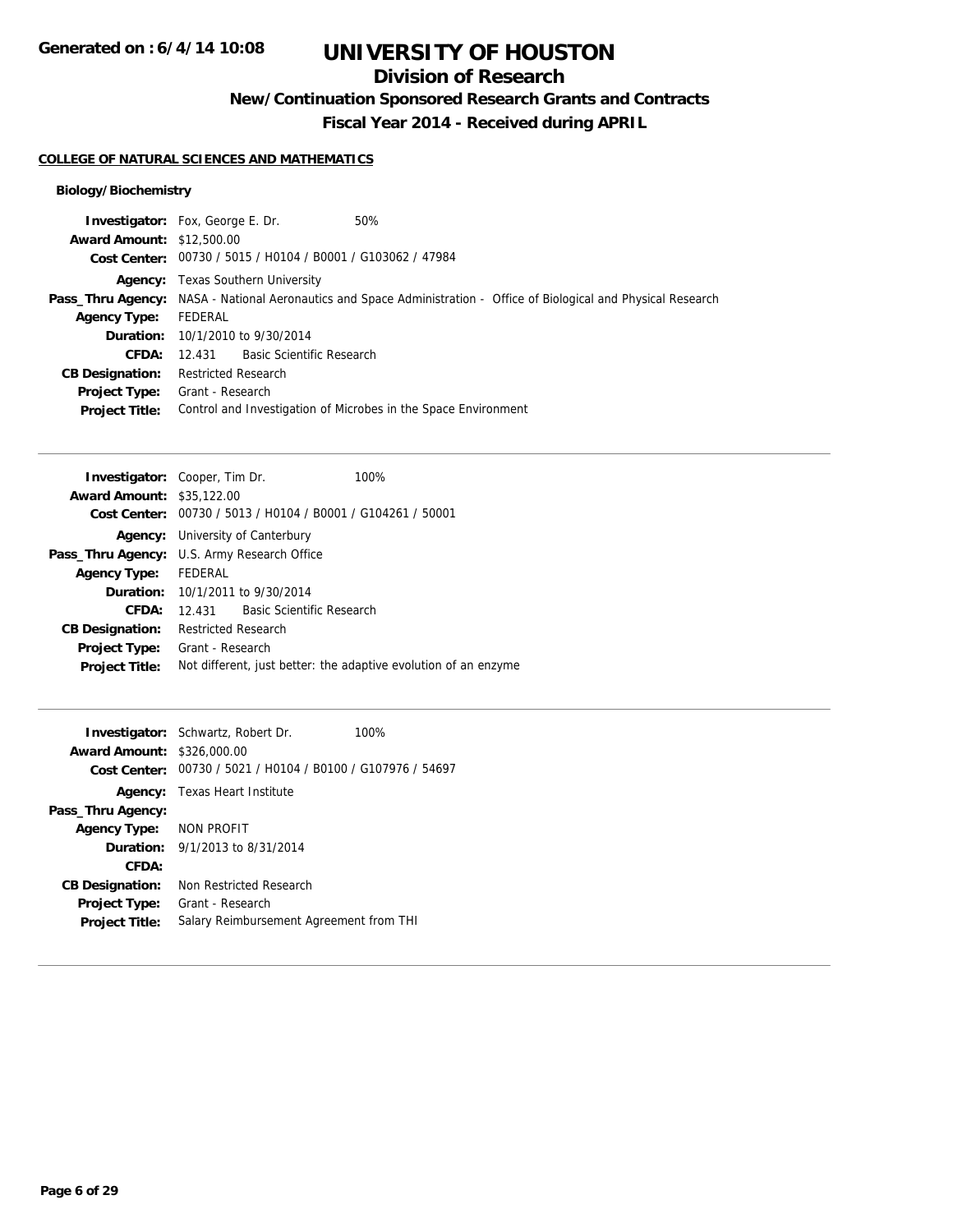## **Division of Research**

**New/Continuation Sponsored Research Grants and Contracts**

**Fiscal Year 2014 - Received during APRIL**

### **COLLEGE OF NATURAL SCIENCES AND MATHEMATICS**

### **Biology/Biochemistry**

|                                  | <b>Investigator:</b> Gunaratne, Preethi Dr.                                | 100%                                                           |
|----------------------------------|----------------------------------------------------------------------------|----------------------------------------------------------------|
| <b>Award Amount: \$36,912.07</b> |                                                                            |                                                                |
|                                  | Cost Center: 00730 / 5016 / H0104 / B0001 / G106309 / 52857                |                                                                |
| Agency:                          | Baylor College of Medicine                                                 |                                                                |
|                                  | <b>Pass_Thru Agency:</b> Cancer Prevention and Research Institute of Texas |                                                                |
| <b>Agency Type:</b>              | <b>STATE</b>                                                               |                                                                |
|                                  | <b>Duration:</b> 12/1/2012 to 5/31/2014                                    |                                                                |
| CFDA:                            |                                                                            |                                                                |
| <b>CB Designation:</b>           | <b>Restricted Research</b>                                                 |                                                                |
| <b>Project Type:</b>             | Grant - Research                                                           |                                                                |
| <b>Project Title:</b>            |                                                                            | DNA Methyltransferase 3B in Normal and Malignant Hematopoiesis |

|                                  | <b>Investigator:</b> Fox, George E. Dr.                                                                    | 90%                                                         |  |  |  |
|----------------------------------|------------------------------------------------------------------------------------------------------------|-------------------------------------------------------------|--|--|--|
| <b>Award Amount: \$23,850.00</b> |                                                                                                            |                                                             |  |  |  |
|                                  |                                                                                                            | Cost Center: 00730 / 5013 / H0104 / B0001 / G101662 / 47058 |  |  |  |
|                                  | <b>Agency:</b> Georgia Institute of Technology                                                             |                                                             |  |  |  |
|                                  | <b>Pass_Thru Agency:</b> NASA - National Aeronautics and Space Administration - Headquarters (Wash., D.C.) |                                                             |  |  |  |
| <b>Agency Type:</b>              | FEDERAL                                                                                                    |                                                             |  |  |  |
|                                  | <b>Duration:</b> 5/1/2010 to 1/31/2015                                                                     |                                                             |  |  |  |
| <b>CFDA:</b>                     | 43.000                                                                                                     | National Aeronautics and Space Administration               |  |  |  |
| <b>CB Designation:</b>           | <b>Restricted Research</b>                                                                                 |                                                             |  |  |  |
| <b>Project Type:</b>             | Grant - Research                                                                                           |                                                             |  |  |  |
| <b>Project Title:</b>            | Evolutionary history of the cellular translation machinery                                                 |                                                             |  |  |  |

| <b>Award Amount: \$12,500.00</b>                              | <b>Investigator:</b> Briggs, James M. Dr.<br>50%<br>Cost Center: 00730 / 5015 / H0104 / B0001 / G103062 / 47984                                                                                                                                                                                |
|---------------------------------------------------------------|------------------------------------------------------------------------------------------------------------------------------------------------------------------------------------------------------------------------------------------------------------------------------------------------|
| <b>Agency Type:</b><br><b>CFDA:</b><br><b>CB Designation:</b> | <b>Agency:</b> Texas Southern University<br><b>Pass_Thru Agency:</b> NASA - National Aeronautics and Space Administration - Office of Biological and Physical Research<br>FEDERAL<br><b>Duration:</b> 10/1/2010 to 9/30/2014<br>12.431 Basic Scientific Research<br><b>Restricted Research</b> |
| <b>Project Type:</b><br><b>Project Title:</b>                 | Grant - Research<br>Control and Investigation of Microbes in the Space Environment                                                                                                                                                                                                             |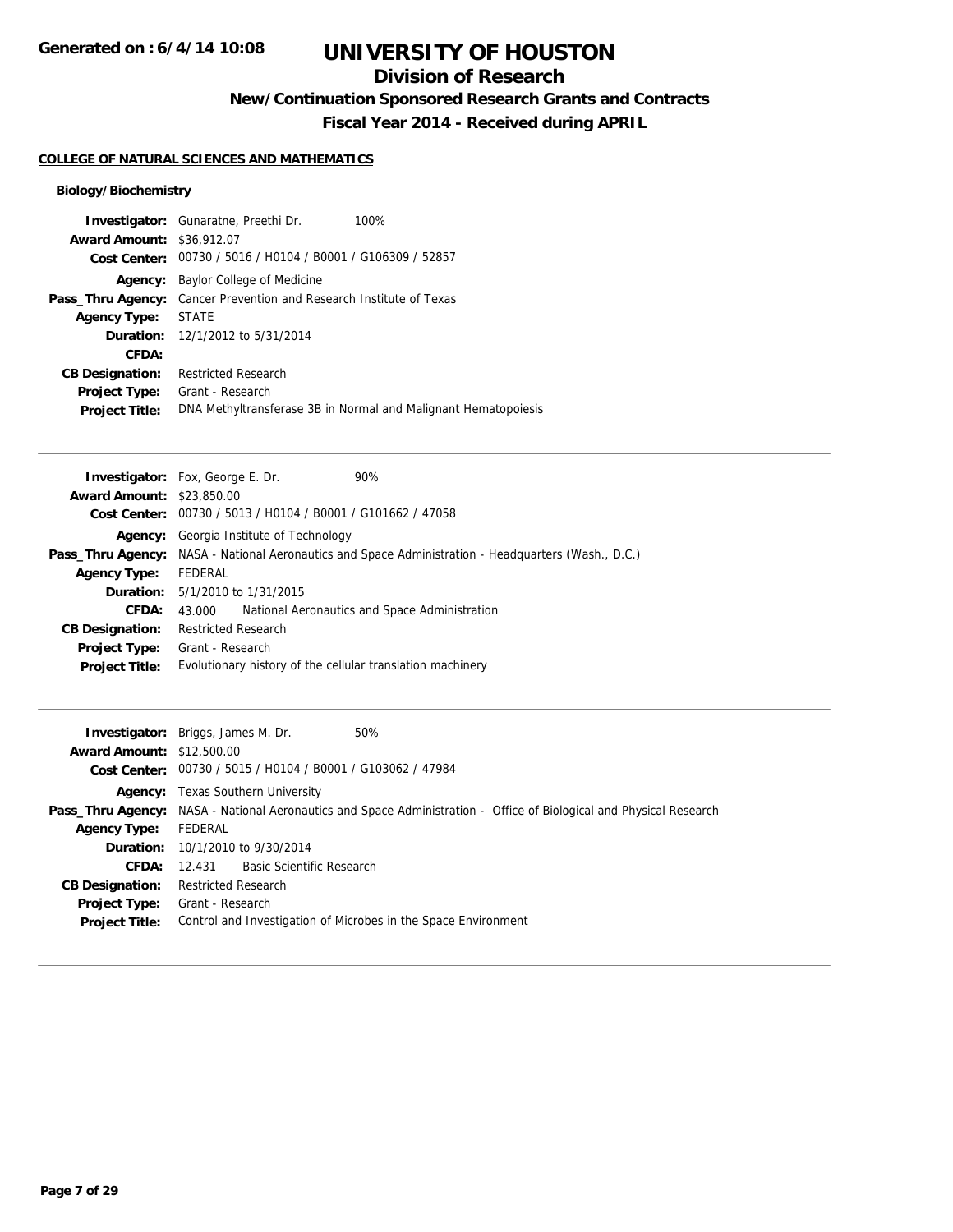## **Division of Research**

**New/Continuation Sponsored Research Grants and Contracts**

**Fiscal Year 2014 - Received during APRIL**

#### **COLLEGE OF NATURAL SCIENCES AND MATHEMATICS**

### **Biology/Biochemistry**

|                                   | <b>Investigator:</b> Azevedo, Ricardo Dr.<br>100%                     |  |  |
|-----------------------------------|-----------------------------------------------------------------------|--|--|
| <b>Award Amount: \$269,548.00</b> |                                                                       |  |  |
| Cost Center:                      | 00730 / 5013 / H0104 / B0001 / G107280 / 55168                        |  |  |
| Agency:                           | National Science Foundation                                           |  |  |
| Pass_Thru Agency:                 |                                                                       |  |  |
| Agency Type: FEDERAL              |                                                                       |  |  |
|                                   | <b>Duration:</b> 4/15/2014 to 3/31/2017                               |  |  |
| CFDA:                             | <b>Biological Sciences</b><br>47.074                                  |  |  |
| <b>CB Designation:</b>            | <b>Restricted Research</b>                                            |  |  |
| <b>Project Type:</b>              | Grant - Research                                                      |  |  |
| <b>Project Title:</b>             | Collaborative Research: Genetic Architecture and the Evolution of Sex |  |  |

### **Center for Nuclear Receptors and Cell Signaling**

| <b>Award Amount: \$50,000.00</b> | 50%<br><b>Investigator:</b> Zhang, Xiaoliu Dr.<br>Cost Center: 00730 / 5021 / H0515 / B0001 / C108309 / 55128                                   |
|----------------------------------|-------------------------------------------------------------------------------------------------------------------------------------------------|
| Agency:                          | William & Ella Owens Medical Research                                                                                                           |
| Pass_Thru Agency:                |                                                                                                                                                 |
| <b>Agency Type:</b>              | FOUNDATION                                                                                                                                      |
|                                  | <b>Duration:</b> $6/1/2014$ to $5/31/2015$                                                                                                      |
| CFDA:                            |                                                                                                                                                 |
| <b>CB Designation:</b>           | <b>Restricted Research</b>                                                                                                                      |
| Project Type:                    | Grant - Research                                                                                                                                |
| <b>Project Title:</b>            | A novel combinatorial strategy to convert tumor angiogenesis into an acute event to enhance the therapeutic effect<br>against pancreatic cancer |

#### **Computer Science**

| <b>Investigator:</b> Deng, Zhigang Dr. |                                        |                                                             | 100%                                                                           |  |
|----------------------------------------|----------------------------------------|-------------------------------------------------------------|--------------------------------------------------------------------------------|--|
| <b>Award Amount: \$176,423.00</b>      |                                        |                                                             |                                                                                |  |
|                                        |                                        | Cost Center: 00730 / 5013 / H0108 / B0001 / G105581 / 52615 |                                                                                |  |
|                                        |                                        | <b>Agency:</b> National Institutes of Health                |                                                                                |  |
| Pass_Thru Agency:                      |                                        |                                                             |                                                                                |  |
| <b>Agency Type:</b>                    | FEDERAL                                |                                                             |                                                                                |  |
|                                        | <b>Duration:</b> 4/1/2013 to 3/31/2015 |                                                             |                                                                                |  |
| CFDA:                                  | 93.865                                 |                                                             | Center for Research for Mothers and Children                                   |  |
| <b>CB Designation:</b>                 | <b>Restricted Research</b>             |                                                             |                                                                                |  |
| <b>Project Type:</b>                   | Grant - Research                       |                                                             |                                                                                |  |
| <b>Project Title:</b>                  |                                        |                                                             | Feasibility Study of Avatar Customization and Relatedness on Physical Activity |  |
|                                        |                                        |                                                             |                                                                                |  |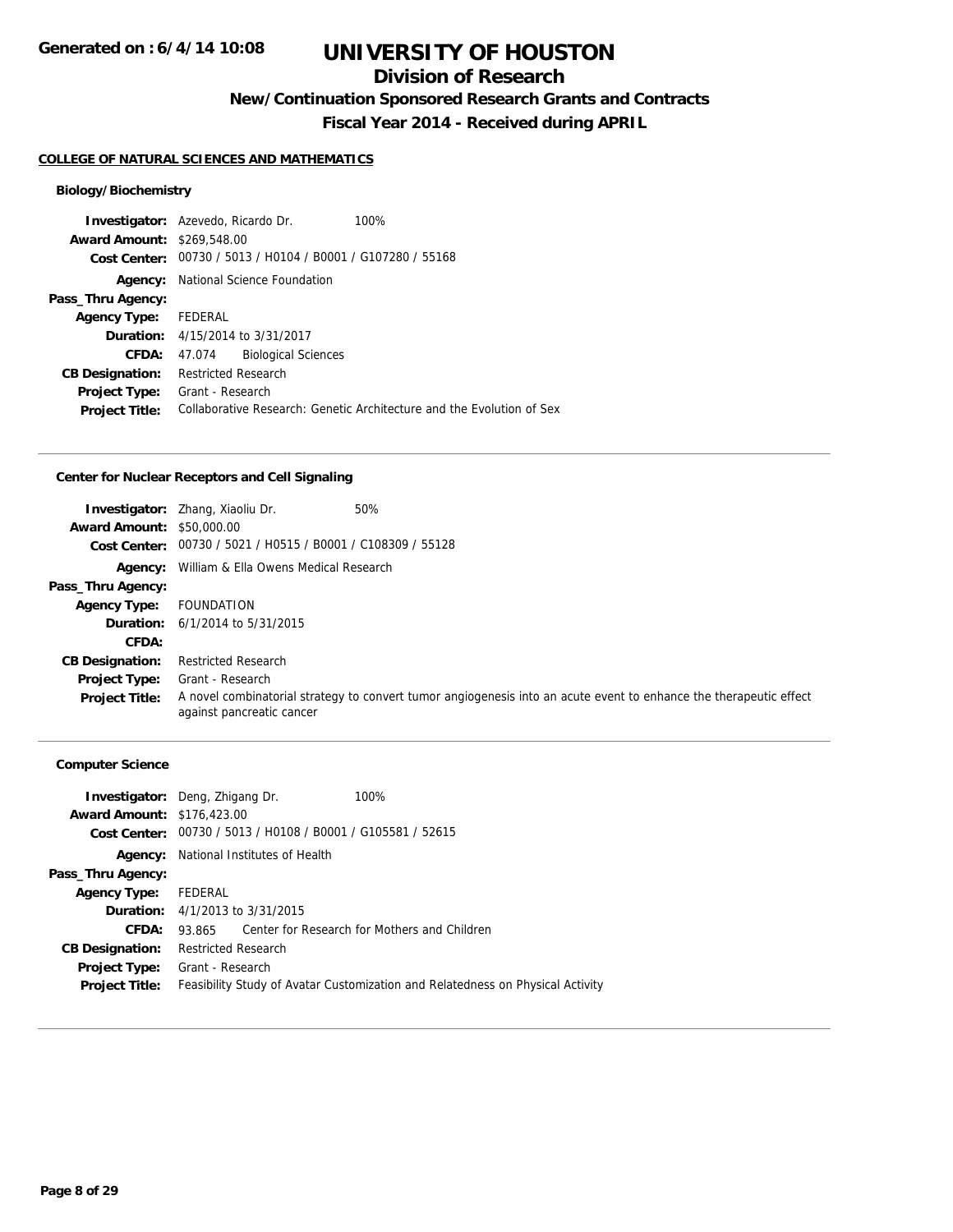## **Division of Research**

**New/Continuation Sponsored Research Grants and Contracts**

**Fiscal Year 2014 - Received during APRIL**

#### **COLLEGE OF NATURAL SCIENCES AND MATHEMATICS**

#### **Computer Science**

**Investigator:** Chapman, Barbara M. Dr. 50% **Award Amount:** \$25,000.00 **Cost Center:** 00730 / 5022 / H0246 / B0001 / G106644 / 52884 **Agency:** Semiconductor Research Corp. **Pass\_Thru Agency: Agency Type:** PROFIT **Duration:** 4/1/2013 to 3/31/2015 **CFDA: CB Designation:** Restricted Research **Project Type:** Grant - Research **Project Title:** Effective Programming Strategies for Multicore Embedded Systems

| <b>Investigator:</b> Chapman, Barbara M. Dr.<br>50%         |  |  |
|-------------------------------------------------------------|--|--|
| <b>Award Amount: \$10,000.00</b>                            |  |  |
| Cost Center: 00730 / 5021 / H0246 / B0001 / G106248 / 53943 |  |  |
| UT-Battelle, LLC                                            |  |  |
|                                                             |  |  |
| NON PROFIT<br><b>Agency Type:</b>                           |  |  |
| <b>Duration:</b> 11/1/2012 to 6/30/2014                     |  |  |
|                                                             |  |  |
| <b>Restricted Research</b>                                  |  |  |
| Contract - Research                                         |  |  |
| OpenSHMEM Support                                           |  |  |
|                                                             |  |  |

#### **Earth & Atmospheric Sciences**

| <b>Investigator:</b> Mann, Paul Dr.<br><b>Award Amount: \$60,000.00</b><br>Cost Center: 00730 / 5022 / H0109 / B0001 / C106782 / 52937 | 100% |
|----------------------------------------------------------------------------------------------------------------------------------------|------|
| <b>Agency:</b> Various Private Profit Agencies                                                                                         |      |
|                                                                                                                                        |      |
| PROFIT                                                                                                                                 |      |
| <b>Duration:</b> 9/1/2012 to 8/31/2014                                                                                                 |      |
|                                                                                                                                        |      |
| <b>Restricted Research</b>                                                                                                             |      |
| Contract - Research                                                                                                                    |      |
| Caribbean Basins, Tectonics, and Hydrocarbons - Phase III                                                                              |      |
|                                                                                                                                        |      |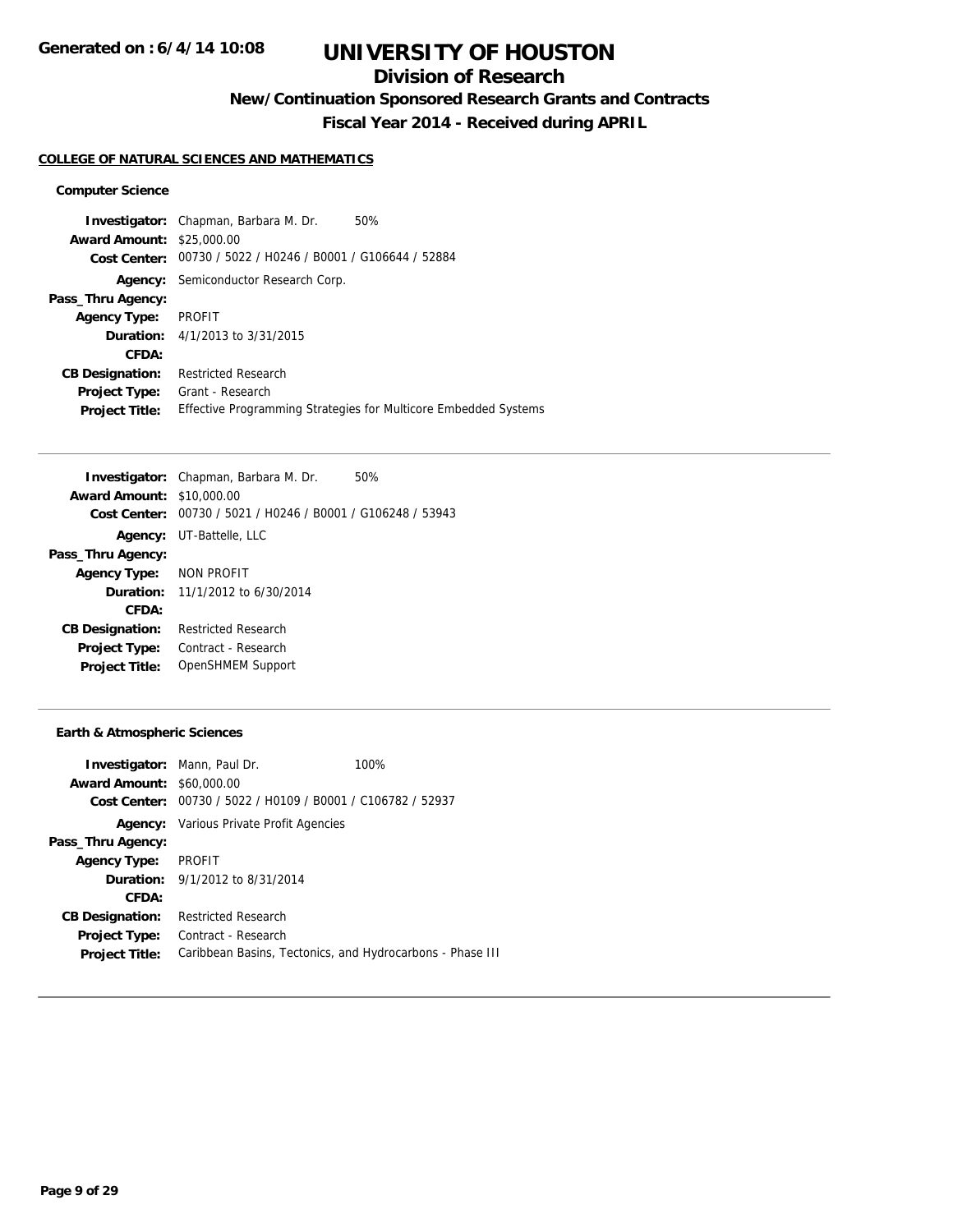## **Division of Research**

**New/Continuation Sponsored Research Grants and Contracts**

**Fiscal Year 2014 - Received during APRIL**

#### **COLLEGE OF NATURAL SCIENCES AND MATHEMATICS**

#### **Earth & Atmospheric Sciences**

**Investigator:** Stewart, Robert Dr. 100% **Award Amount:** \$15,000.00 **Cost Center:** 00730 / 5022 / H0109 / A0001 / G108226 / 55032 **Agency:** Noble Energy **Pass\_Thru Agency: Agency Type:** PROFIT **Duration:** 2/12/2014 to 2/14/2014 **CFDA: CB Designation:** Non Research **Project Type:** Grant - Instruction **Project Title:** Noble Training Services Agreement

#### **Mathematics**

| Investigator: Onofrei, Daniel Dr.                           |                            |                                         | 100%                                                        |                                                    |
|-------------------------------------------------------------|----------------------------|-----------------------------------------|-------------------------------------------------------------|----------------------------------------------------|
| <b>Award Amount: \$120,000.00</b>                           |                            |                                         |                                                             |                                                    |
| Cost Center: 00730 / 5013 / H0110 / B0001 / G105545 / 52748 |                            |                                         |                                                             |                                                    |
|                                                             |                            |                                         | <b>Agency:</b> U.S. Air Force Office of Scientific Research |                                                    |
| Pass_Thru Agency:                                           |                            |                                         |                                                             |                                                    |
| <b>Agency Type:</b>                                         | FEDERAL                    |                                         |                                                             |                                                    |
|                                                             |                            | <b>Duration:</b> 3/15/2013 to 3/14/2016 |                                                             |                                                    |
| CFDA:                                                       |                            |                                         |                                                             | 12.800 Air Force Defense Research Sciences Program |
| <b>CB Designation:</b>                                      | <b>Restricted Research</b> |                                         |                                                             |                                                    |
| <b>Project Type:</b>                                        | Grant - Research           |                                         |                                                             |                                                    |
| <b>Project Title:</b>                                       |                            | Control of electromagnetic fields       |                                                             |                                                    |
|                                                             |                            |                                         |                                                             |                                                    |

#### **Physics**

| <b>Award Amount:</b>   | <b>Investigator:</b> Freundlich, Alexandre Dr.<br>20%<br>\$25,000.00 |
|------------------------|----------------------------------------------------------------------|
| Cost Center:           | 00730 / 5013 / H0453 / B0001 / G099644 / 49437                       |
|                        | <b>Agency:</b> Arizona State University                              |
|                        | Pass_Thru Agency: National Science Foundation                        |
| <b>Agency Type:</b>    | FEDERAL                                                              |
|                        | <b>Duration:</b> 8/15/2011 to 7/31/2015                              |
| <b>CFDA:</b>           | <b>Engineering Grants</b><br>47.041                                  |
| <b>CB Designation:</b> | <b>Restricted Research</b>                                           |
| <b>Project Type:</b>   | Grant - Research                                                     |
| <b>Project Title:</b>  | ERC for Quantum Energy and Sustainable Solar Technologies            |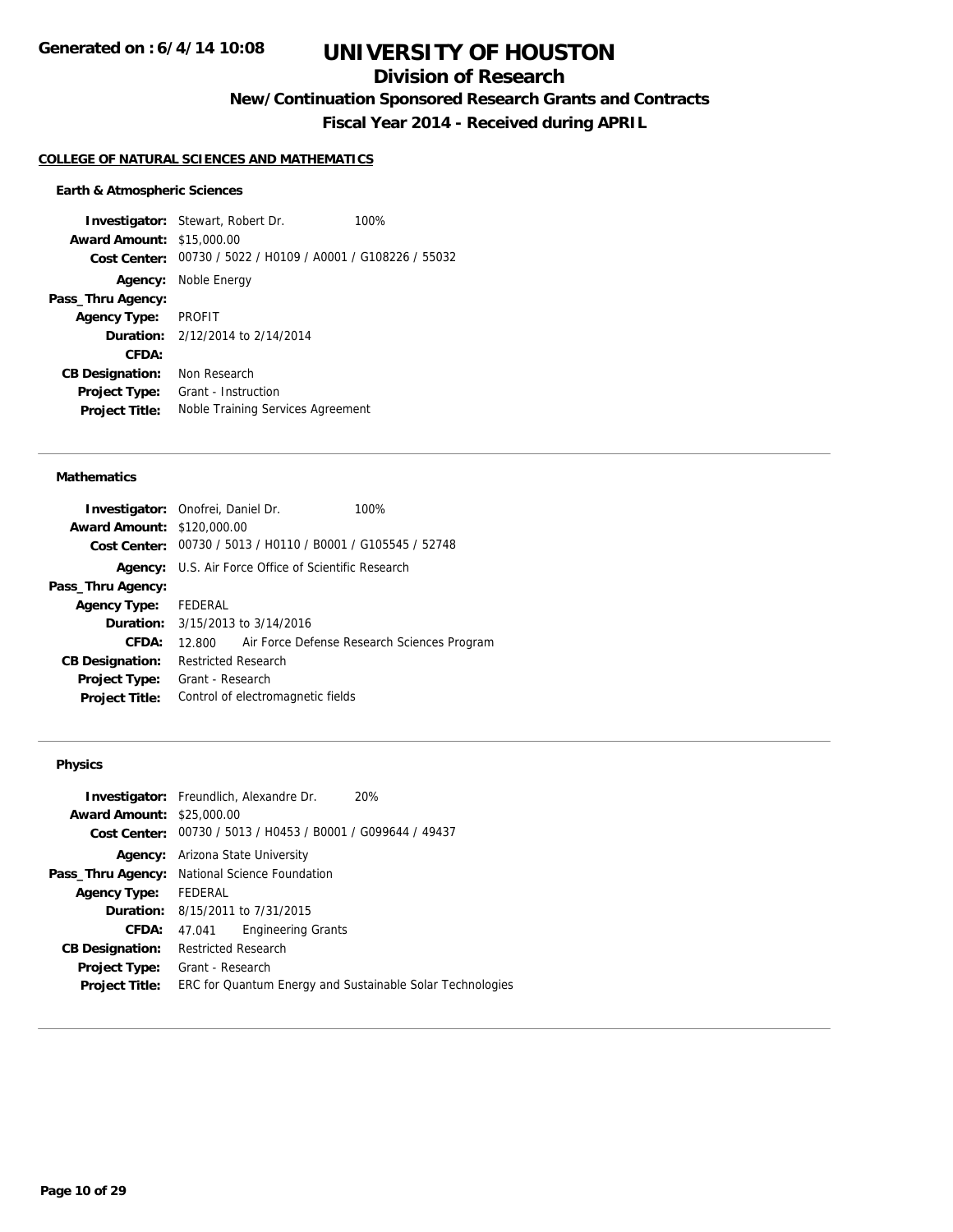## **Division of Research**

**New/Continuation Sponsored Research Grants and Contracts**

**Fiscal Year 2014 - Received during APRIL**

### **COLLEGE OF NATURAL SCIENCES AND MATHEMATICS**

#### **Physics**

|                                  | <b>Investigator:</b> Pinsky, Lawrence S. Dr.<br>100%                                                       |
|----------------------------------|------------------------------------------------------------------------------------------------------------|
| <b>Award Amount: \$30,117.66</b> |                                                                                                            |
|                                  | Cost Center: 00730 / 5016 / H0112 / B0001 / G108055 / 55068                                                |
|                                  | <b>Agency:</b> University of Texas MD Anderson Cancer Center                                               |
| Pass_Thru Agency:                |                                                                                                            |
| <b>Agency Type: STATE</b>        |                                                                                                            |
|                                  | <b>Duration:</b> 2/1/2014 to 1/31/2015                                                                     |
| <b>CFDA:</b>                     |                                                                                                            |
| <b>CB Designation:</b>           | <b>Restricted Research</b>                                                                                 |
| <b>Project Type:</b>             | Grant - Research                                                                                           |
| <b>Project Title:</b>            | Implementation of radiosensitive gel to verify dose distributions for MR-quided treatment delivery systems |

#### **COLLEGE OF OPTOMETRY**

### **Optometry, Community**

| <b>Award Amount: \$8,187.50</b> | <b>Investigator:</b> Nichols, Kelly Dr.                     | 100%                                                                                                                                                                                                                     |
|---------------------------------|-------------------------------------------------------------|--------------------------------------------------------------------------------------------------------------------------------------------------------------------------------------------------------------------------|
|                                 | Cost Center: 00730 / 5022 / H0114 / B0001 / G105698 / 51928 |                                                                                                                                                                                                                          |
|                                 | <b>Agency:</b> Oculos Clinical Research LLC                 |                                                                                                                                                                                                                          |
|                                 | Pass_Thru Agency: SARcode Bioscience, Inc.                  |                                                                                                                                                                                                                          |
| <b>Agency Type:</b>             | PROFIT                                                      |                                                                                                                                                                                                                          |
| Duration:                       | 10/1/2012 to 7/31/2014                                      |                                                                                                                                                                                                                          |
| CFDA:                           |                                                             |                                                                                                                                                                                                                          |
| <b>CB Designation:</b>          | <b>Restricted Research</b>                                  |                                                                                                                                                                                                                          |
| <b>Project Type:</b>            | Grant - Research                                            |                                                                                                                                                                                                                          |
| <b>Project Title:</b>           |                                                             | A Phase 3, Multicenter, Randomized, Double-Masked and Placebo-Controlled Study Evaluating the Safety of a 5.0%<br>Concentration of Lifitegrast Ophthalmic Solution Compared to Placebo in Subjects with Dry Eye (SONATA) |

|                                  | <b>Investigator:</b> Smith III, Earl L. Dr.                 | 100% |
|----------------------------------|-------------------------------------------------------------|------|
| <b>Award Amount: \$86,520.00</b> |                                                             |      |
|                                  | Cost Center: 00730 / 5021 / H0114 / B0001 / G090297 / 35093 |      |
| Agency:                          | Brien Holden Vision Institute                               |      |
| Pass_Thru Agency:                |                                                             |      |
| <b>Agency Type: UNIVERSITY</b>   |                                                             |      |
|                                  | <b>Duration:</b> $6/1/2004$ to $6/30/2015$                  |      |
| CFDA:                            |                                                             |      |
| <b>CB Designation:</b>           | <b>Restricted Research</b>                                  |      |
| <b>Project Type:</b>             | Special Research Agreement - Research                       |      |
| <b>Project Title:</b>            | Optical Intervention                                        |      |
|                                  |                                                             |      |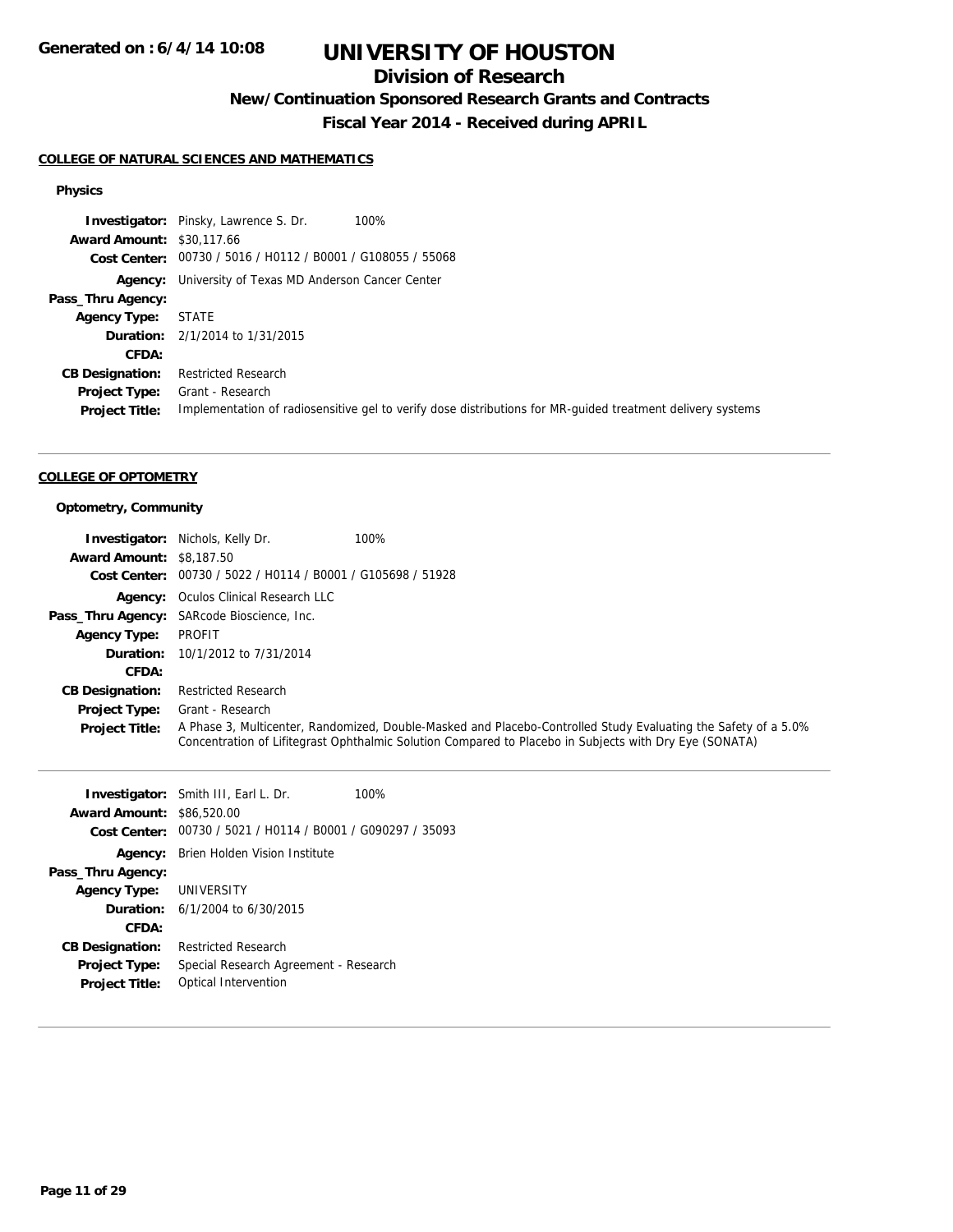## **Division of Research**

**New/Continuation Sponsored Research Grants and Contracts**

**Fiscal Year 2014 - Received during APRIL**

#### **COLLEGE OF OPTOMETRY**

#### **Optometry, Community**

**Investigator:** Frishman, PhD, Laura J. Dr. 100% **Award Amount:** \$108,038.00 **Cost Center:** 00730 / 5013 / H0114 / B0001 / G108349 / 55203 **Agency:** National Eye Institute **Pass\_Thru Agency: Agency Type:** FEDERAL **Duration:** 4/1/2014 to 3/31/2015 **CFDA:** 93.867 Vision Research **CB Designation:** Restricted Research **Project Type:** Grant - Research **Project Title:** Short-term Training in Health Professional Schools

|                                   | <b>Investigator:</b> Berntsen, David Dr.         | 100% |
|-----------------------------------|--------------------------------------------------|------|
| <b>Award Amount: \$447,540.00</b> |                                                  |      |
| Cost Center:                      | 00730 / 5013 / H0114 / B0001 / G106395 / 55161   |      |
|                                   | <b>Agency:</b> National Eye Institute            |      |
| Pass_Thru Agency:                 |                                                  |      |
| Agency Type: FEDERAL              |                                                  |      |
|                                   | <b>Duration:</b> 4/1/2014 to 3/31/2015           |      |
| CFDA:                             | Vision Research<br>93.867                        |      |
| <b>CB Designation:</b>            | <b>Restricted Research</b>                       |      |
| <b>Project Type:</b>              | Co-Op Agreement - Research                       |      |
| <b>Project Title:</b>             | NIH U10-Soft Bifocal Contact Lens Myopia Control |      |

|                                  | <b>Investigator:</b> Burns, Alan Dr.<br>100%                                                                     |
|----------------------------------|------------------------------------------------------------------------------------------------------------------|
| <b>Award Amount: \$15,803.00</b> |                                                                                                                  |
|                                  | Cost Center: 00730 / 5013 / H0114 / B0001 / G108271 / 55197                                                      |
| Agency:                          | University of Alabama at Birmingham                                                                              |
|                                  | Pass_Thru Agency: NIH/National Center for Research Resources                                                     |
| <b>Agency Type:</b>              | FEDERAL                                                                                                          |
|                                  | <b>Duration:</b> 9/1/2013 to 3/31/2014                                                                           |
|                                  | <b>CFDA:</b> 93.853 Clinical Research Related to Neurological Disorders                                          |
| <b>CB Designation:</b>           | <b>Restricted Research</b>                                                                                       |
|                                  | <b>Project Type:</b> Grant - Research                                                                            |
| <b>Project Title:</b>            | Testing and modification of various fixation strategies for preserving and imagining endothelial light junctions |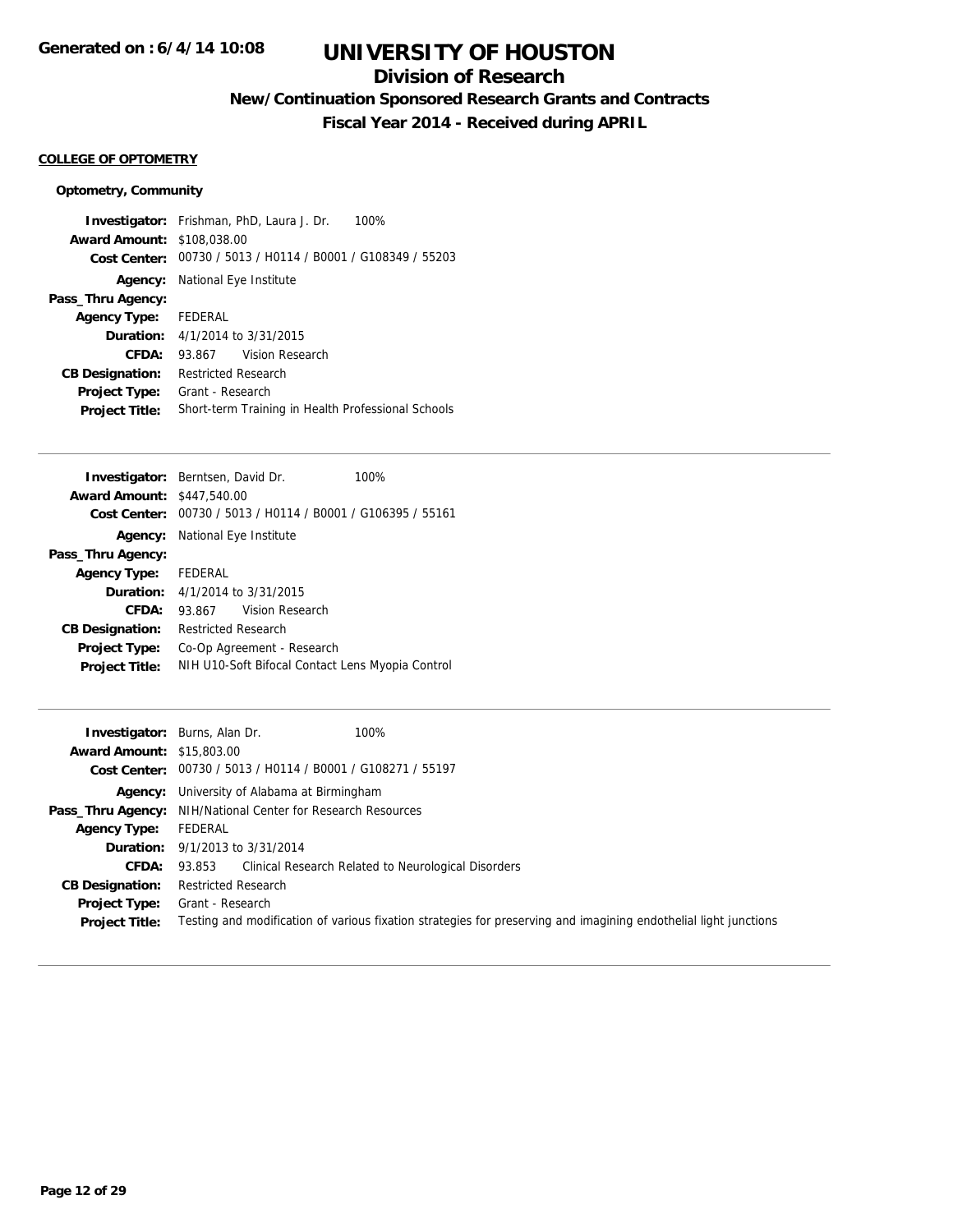## **Division of Research**

**New/Continuation Sponsored Research Grants and Contracts**

**Fiscal Year 2014 - Received during APRIL**

#### **COLLEGE OF TECHNOLOGY**

### **Engineering Technology**

|                                  | <b>Investigator:</b> Bose, Anima Dr.                        | 16.2%                                                                           |
|----------------------------------|-------------------------------------------------------------|---------------------------------------------------------------------------------|
| <b>Award Amount: \$71,658.43</b> |                                                             |                                                                                 |
|                                  | Cost Center: 00730 / 5043 / H0452 / B0001 / G099895 / 53860 |                                                                                 |
|                                  | <b>Agency:</b> Superpower, Inc.                             |                                                                                 |
|                                  | <b>Pass_Thru Agency:</b> U.S. Department of Energy          |                                                                                 |
| <b>Agency Type:</b>              | FEDERAL                                                     |                                                                                 |
|                                  | <b>Duration:</b> 6/15/2013 to 9/25/2015                     |                                                                                 |
| <b>CFDA:</b>                     | 81.122                                                      | Electricity Delivery and Energy Reliability, Research, Development and Analysis |
| <b>CB Designation:</b>           | <b>Restricted Research</b>                                  |                                                                                 |
| <b>Project Type:</b>             | Contract - Research                                         |                                                                                 |
| <b>Project Title:</b>            | <b>Fault Current Limiting Transformer</b>                   |                                                                                 |
|                                  |                                                             |                                                                                 |

#### **CULLEN COLLEGE OF ENGINEERING**

### **Biomedical Engineering**

| <b>Investigator:</b> Mohan, Chandra Dr. |                            |                                                | 100%                                                             |
|-----------------------------------------|----------------------------|------------------------------------------------|------------------------------------------------------------------|
| <b>Award Amount: \$418,991.00</b>       |                            |                                                |                                                                  |
| <b>Cost Center:</b>                     |                            | 00730 / 5013 / H0071 / B0001 / G107639 / 54788 |                                                                  |
| Agency:                                 |                            |                                                | National Institute of Diabetes and Digestive and Kidney Diseases |
| Pass_Thru Agency:                       |                            |                                                |                                                                  |
| <b>Agency Type:</b>                     | FEDERAL                    |                                                |                                                                  |
| <b>Duration:</b> 9/3/2013 to 8/31/2014  |                            |                                                |                                                                  |
| CFDA:                                   | 93.847                     |                                                | Diabetes, Endocrinology and Metabolism Research                  |
| <b>CB Designation:</b>                  | <b>Restricted Research</b> |                                                |                                                                  |
| <b>Project Type:</b>                    | Grant - Research           |                                                |                                                                  |
| <b>Project Title:</b>                   |                            | Foreboding Lupus Nephritis in Minority Woman   |                                                                  |

| <b>Award Amount: \$50,000.00</b> | 100%<br><b>Investigator:</b> Zhang, Yingchun Prof.<br>Cost Center: 00730 / 5013 / H0071 / B0001 / G107621 / 55169                              |
|----------------------------------|------------------------------------------------------------------------------------------------------------------------------------------------|
|                                  | <b>Agency:</b> Rehabilitation Institute of Chicago                                                                                             |
|                                  | <b>Pass_Thru Agency:</b> National Institute of Child Health and Human Development                                                              |
| <b>Agency Type:</b>              | FEDERAL                                                                                                                                        |
|                                  | <b>Duration:</b> 12/1/2013 to 11/30/2014                                                                                                       |
| CFDA:                            | 93.865 Center for Research for Mothers and Children                                                                                            |
| <b>CB Designation:</b>           | Restricted Research                                                                                                                            |
| <b>Project Type:</b>             | Grant - Research                                                                                                                               |
| <b>Project Title:</b>            | Muscle activity imaging approach in estimating locations of internal muscle activities from noninvasive high-density<br>surface EMG recordings |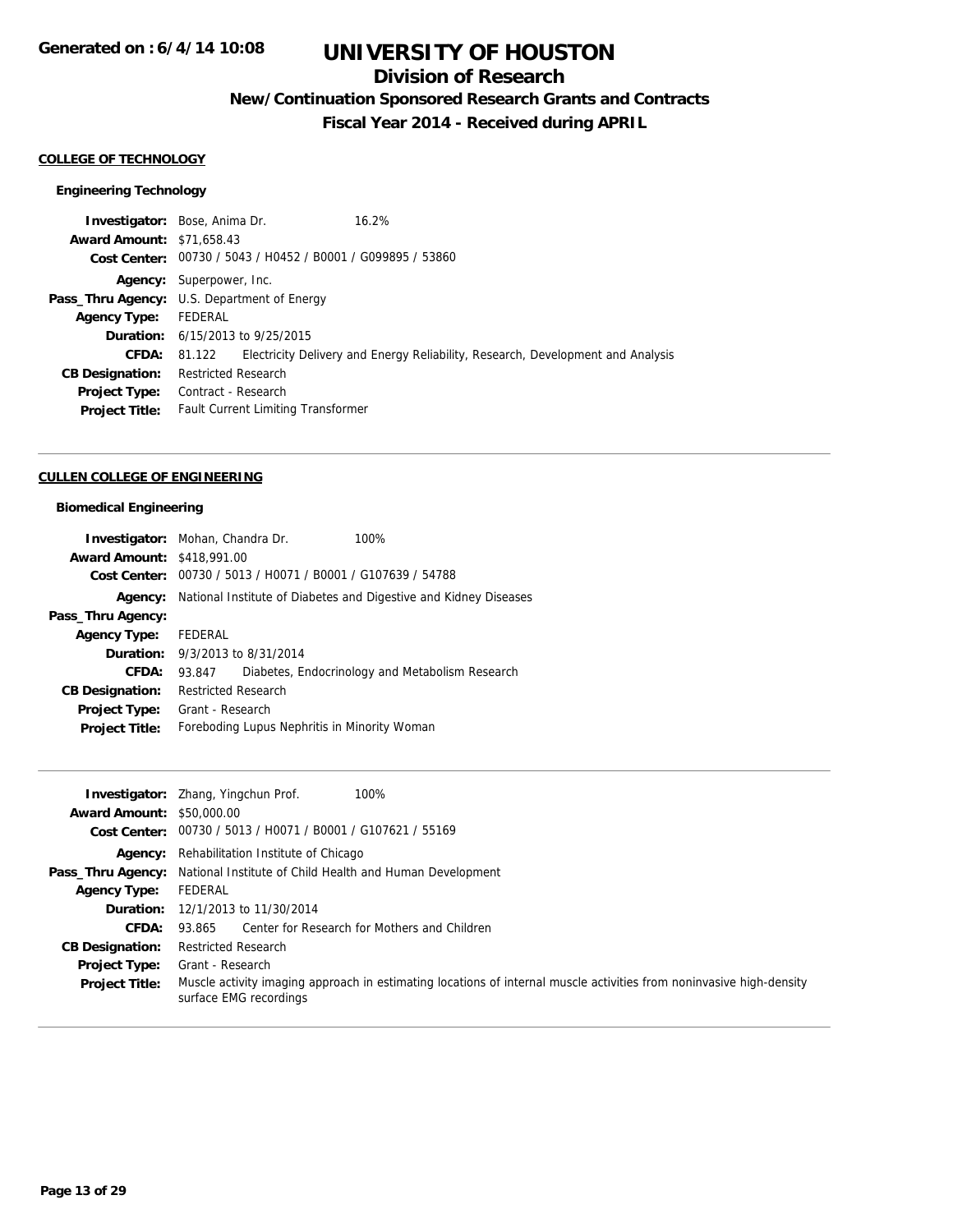## **Division of Research**

**New/Continuation Sponsored Research Grants and Contracts**

**Fiscal Year 2014 - Received during APRIL**

### **CULLEN COLLEGE OF ENGINEERING**

### **Chemical Engineering**

|                                  | 50%<br><b>Investigator:</b> Economou, Demetre J. Dr.                                                                |
|----------------------------------|---------------------------------------------------------------------------------------------------------------------|
| <b>Award Amount: \$25,000.00</b> |                                                                                                                     |
|                                  | Cost Center: 00730 / 5022 / H0067 / B0001 / G103462 / 49664                                                         |
|                                  | Agency: Lam Research Corporation                                                                                    |
| Pass_Thru Agency:                |                                                                                                                     |
| <b>Agency Type:</b>              | PROFIT                                                                                                              |
|                                  | <b>Duration:</b> 9/15/2011 to 9/30/2014                                                                             |
| <b>CFDA:</b>                     |                                                                                                                     |
| <b>CB Designation:</b>           | <b>Restricted Research</b>                                                                                          |
| <b>Project Type:</b>             | Contract - Research                                                                                                 |
| <b>Project Title:</b>            | Fundamental Study of Silicon Nitride and Silicon Etching by Ionic and Neutral Species Found in Fluorocarbon Plasmas |

| 100%<br><b>Investigator:</b> Qin, Guan Dr.                                          |
|-------------------------------------------------------------------------------------|
| <b>Award Amount: \$321,430.00</b>                                                   |
| 00730 / 5022 / H0067 / B0001 / C105979 / 52252<br>Cost Center:                      |
| <b>Agency:</b> China National Petroleum Corporation                                 |
|                                                                                     |
| PROFIT                                                                              |
| <b>Duration:</b> 12/1/2012 to 12/31/2014                                            |
|                                                                                     |
| <b>Restricted Research</b>                                                          |
| Co-Op Agreement - Research                                                          |
| Shale Gas Reservoir Stimulation Implementation Conditions and Productivity Analysis |
|                                                                                     |

| <b>Award Amount: \$25,000.00</b>              | <b>Investigator:</b> Donnelly, Vincent Dr.<br>Cost Center: 00730 / 5022 / H0067 / B0001 / G103462 / 49664 | 50%                                                                                                                 |
|-----------------------------------------------|-----------------------------------------------------------------------------------------------------------|---------------------------------------------------------------------------------------------------------------------|
|                                               | <b>Agency:</b> Lam Research Corporation                                                                   |                                                                                                                     |
| Pass_Thru Agency:                             |                                                                                                           |                                                                                                                     |
| Agency Type:                                  | PROFIT                                                                                                    |                                                                                                                     |
|                                               | <b>Duration:</b> 9/15/2011 to 9/30/2014                                                                   |                                                                                                                     |
| <b>CFDA:</b>                                  |                                                                                                           |                                                                                                                     |
| <b>CB Designation:</b>                        | <b>Restricted Research</b>                                                                                |                                                                                                                     |
| <b>Project Type:</b><br><b>Project Title:</b> | Contract - Research                                                                                       | Fundamental Study of Silicon Nitride and Silicon Etching by Ionic and Neutral Species Found in Fluorocarbon Plasmas |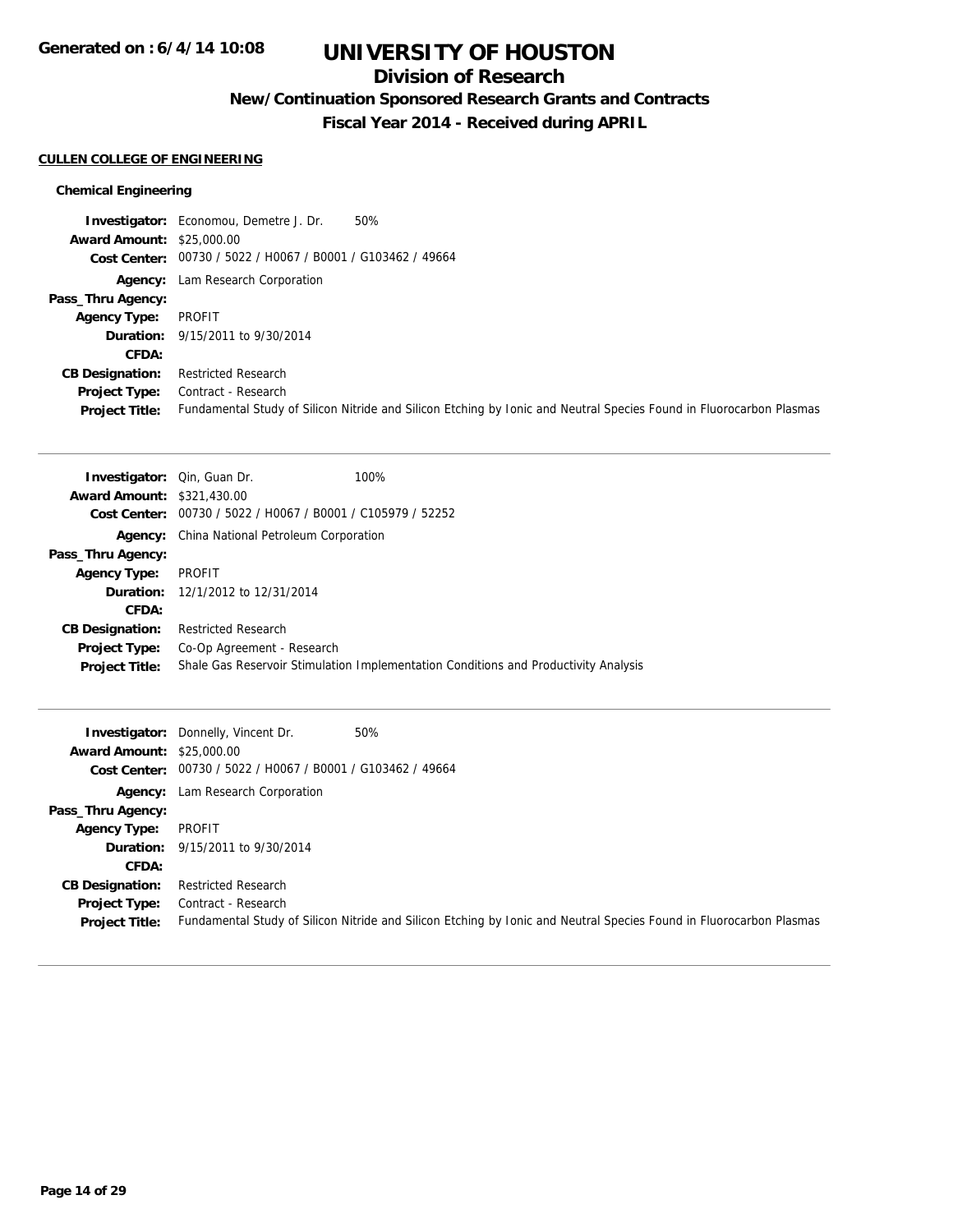## **Division of Research**

**New/Continuation Sponsored Research Grants and Contracts**

**Fiscal Year 2014 - Received during APRIL**

#### **CULLEN COLLEGE OF ENGINEERING**

### **Chemical Engineering**

|                                  | <b>Investigator:</b> Economou, Demetre J. Dr.               | 50% |
|----------------------------------|-------------------------------------------------------------|-----|
| <b>Award Amount: \$24,500.00</b> |                                                             |     |
|                                  | Cost Center: 00730 / 5022 / H0067 / B0001 / C107293 / 54013 |     |
|                                  | Agency: Tokyo Electron America                              |     |
| Pass_Thru Agency:                |                                                             |     |
| Agency Type:                     | PROFIT                                                      |     |
|                                  | <b>Duration:</b> 9/1/2013 to 10/1/2014                      |     |
| CFDA:                            |                                                             |     |
| <b>CB Designation:</b>           | <b>Restricted Research</b>                                  |     |
| <b>Project Type:</b>             | Contract - Research                                         |     |
| <b>Project Title:</b>            | Diagnostic Studies of a Microwave Plasma System: RLSA TM    |     |

|                        | <b>Investigator:</b> Epling, William Dr.       | 100% |
|------------------------|------------------------------------------------|------|
| <b>Award Amount:</b>   | \$26,250.00                                    |      |
| Cost Center:           | 00730 / 5999 / H0067 / B0100 / C108411 / 55268 |      |
| Agency:                | Texas Higher Education Coordinating Board      |      |
| Pass_Thru Agency:      |                                                |      |
| <b>Agency Type:</b>    | <b>STATE</b>                                   |      |
|                        | <b>Duration:</b> $4/1/2014$ to $4/30/2099$     |      |
| CFDA:                  |                                                |      |
| <b>CB Designation:</b> | Non Restricted Research                        |      |
| <b>Project Type:</b>   | Grant - Research                               |      |
| <b>Project Title:</b>  | TRIP Match Prof. Epling Research               |      |
|                        |                                                |      |

|                                  | <b>Investigator:</b> Donnelly, Vincent Dr.                  | 50% |
|----------------------------------|-------------------------------------------------------------|-----|
| <b>Award Amount: \$24,500.00</b> |                                                             |     |
|                                  | Cost Center: 00730 / 5022 / H0067 / B0001 / C107293 / 54013 |     |
|                                  | <b>Agency:</b> Tokyo Electron America                       |     |
| Pass_Thru Agency:                |                                                             |     |
| <b>Agency Type:</b>              | PROFIT                                                      |     |
|                                  | <b>Duration:</b> 9/1/2013 to 10/1/2014                      |     |
| CFDA:                            |                                                             |     |
| <b>CB Designation:</b>           | <b>Restricted Research</b>                                  |     |
| <b>Project Type:</b>             | Contract - Research                                         |     |
| <b>Project Title:</b>            | Diagnostic Studies of a Microwave Plasma System: RLSA TM    |     |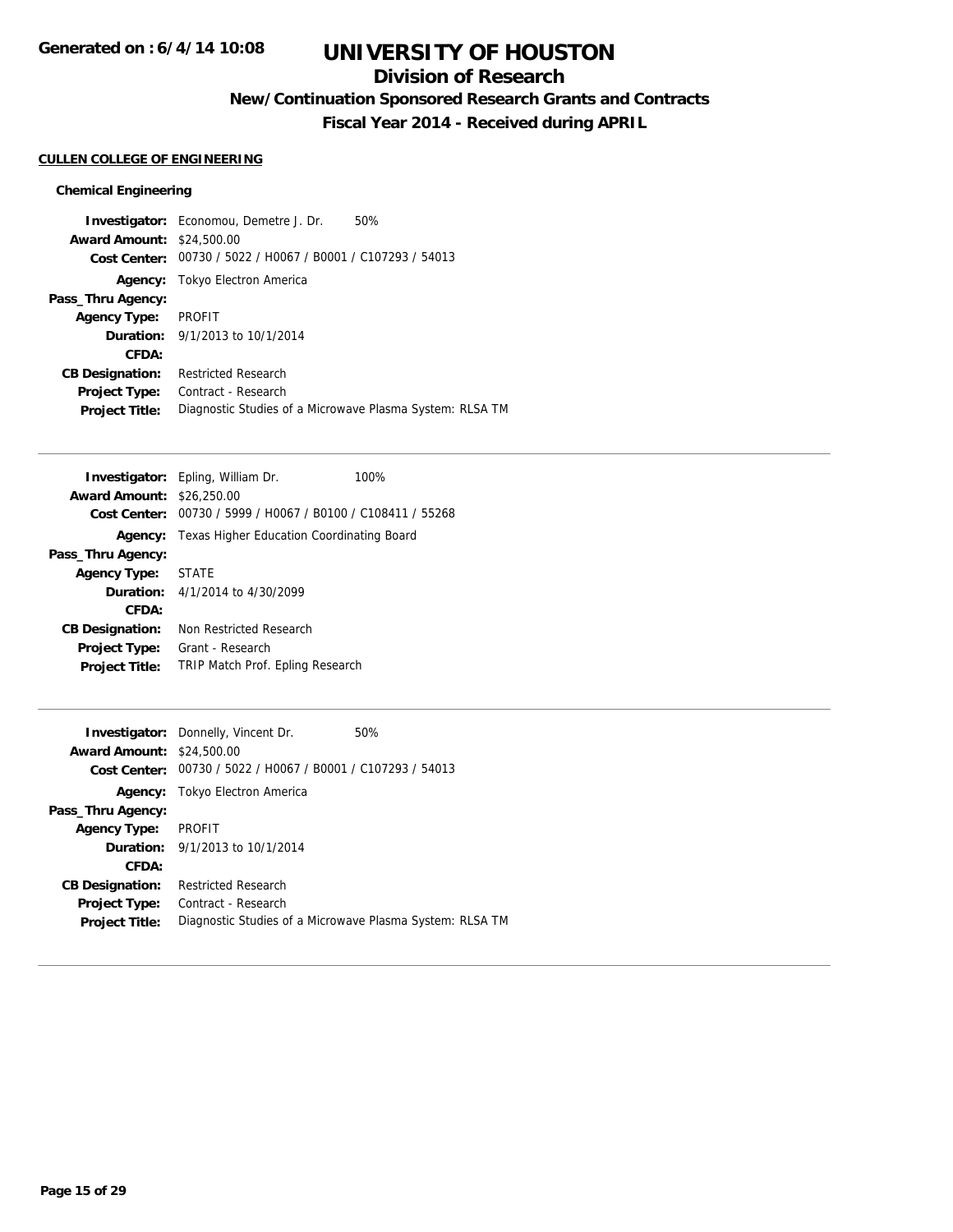## **Division of Research**

**New/Continuation Sponsored Research Grants and Contracts**

**Fiscal Year 2014 - Received during APRIL**

#### **CULLEN COLLEGE OF ENGINEERING**

### **Chemical Engineering**

|                                  | <b>Investigator:</b> Krishnamoorti, Ramanan Dr.<br>100%                                |
|----------------------------------|----------------------------------------------------------------------------------------|
| <b>Award Amount: \$74,000.00</b> |                                                                                        |
|                                  | Cost Center: 00730 / 5021 / H0067 / B0001 / G103903 / 50024                            |
|                                  | <b>Agency:</b> Tulane University                                                       |
|                                  | <b>Pass_Thru Agency:</b> Consortium for Ocean Leadership (COL)                         |
| <b>Agency Type:</b>              | PROFIT                                                                                 |
|                                  | <b>Duration:</b> 10/1/2011 to 7/10/2015                                                |
| CFDA:                            |                                                                                        |
| <b>CB Designation:</b>           | <b>Restricted Research</b>                                                             |
| <b>Project Type:</b>             | Grant - Research                                                                       |
| <b>Project Title:</b>            | The Science and Technology of Dispersants as Relevant to Deep-Sea Hydrocarbon Releases |

| <b>Award Amount: \$67,129.00</b><br>Cost Center: | <b>Investigator:</b> Myers, Michael Dr.<br>00730 / 5022 / H0067 / B0001 / C107577 / 55176 | $100\%$                                                                |
|--------------------------------------------------|-------------------------------------------------------------------------------------------|------------------------------------------------------------------------|
| Agency:                                          | ConocoPhillips                                                                            |                                                                        |
| Pass_Thru Agency:                                |                                                                                           |                                                                        |
| <b>Agency Type:</b>                              | <b>PROFIT</b>                                                                             |                                                                        |
|                                                  | <b>Duration:</b> 1/1/2014 to 12/31/2014                                                   |                                                                        |
| CFDA:                                            |                                                                                           |                                                                        |
| <b>CB Designation:</b>                           | <b>Restricted Research</b>                                                                |                                                                        |
| <b>Project Type:</b>                             | Grant - Research                                                                          |                                                                        |
| <b>Project Title:</b>                            |                                                                                           | Development of a Quantitative Petrographic Interpretation (QPI) System |

|                                   | <b>Investigator:</b> Donnelly, Vincent Dr.                  | 100% |
|-----------------------------------|-------------------------------------------------------------|------|
| <b>Award Amount: \$208,615.00</b> |                                                             |      |
|                                   | Cost Center: 00730 / 5022 / H0067 / B0001 / C107484 / 54758 |      |
|                                   | <b>Agency:</b> Samsung Electronics                          |      |
| Pass_Thru Agency:                 |                                                             |      |
| <b>Agency Type:</b>               | PROFIT                                                      |      |
|                                   | <b>Duration:</b> $2/11/2014$ to $9/30/2015$                 |      |
| CFDA:                             |                                                             |      |
| <b>CB Designation:</b>            | <b>Restricted Research</b>                                  |      |
| <b>Project Type:</b>              | Contract - Research                                         |      |
| <b>Project Title:</b>             | Investigate Plasma Wall Interactions                        |      |
|                                   |                                                             |      |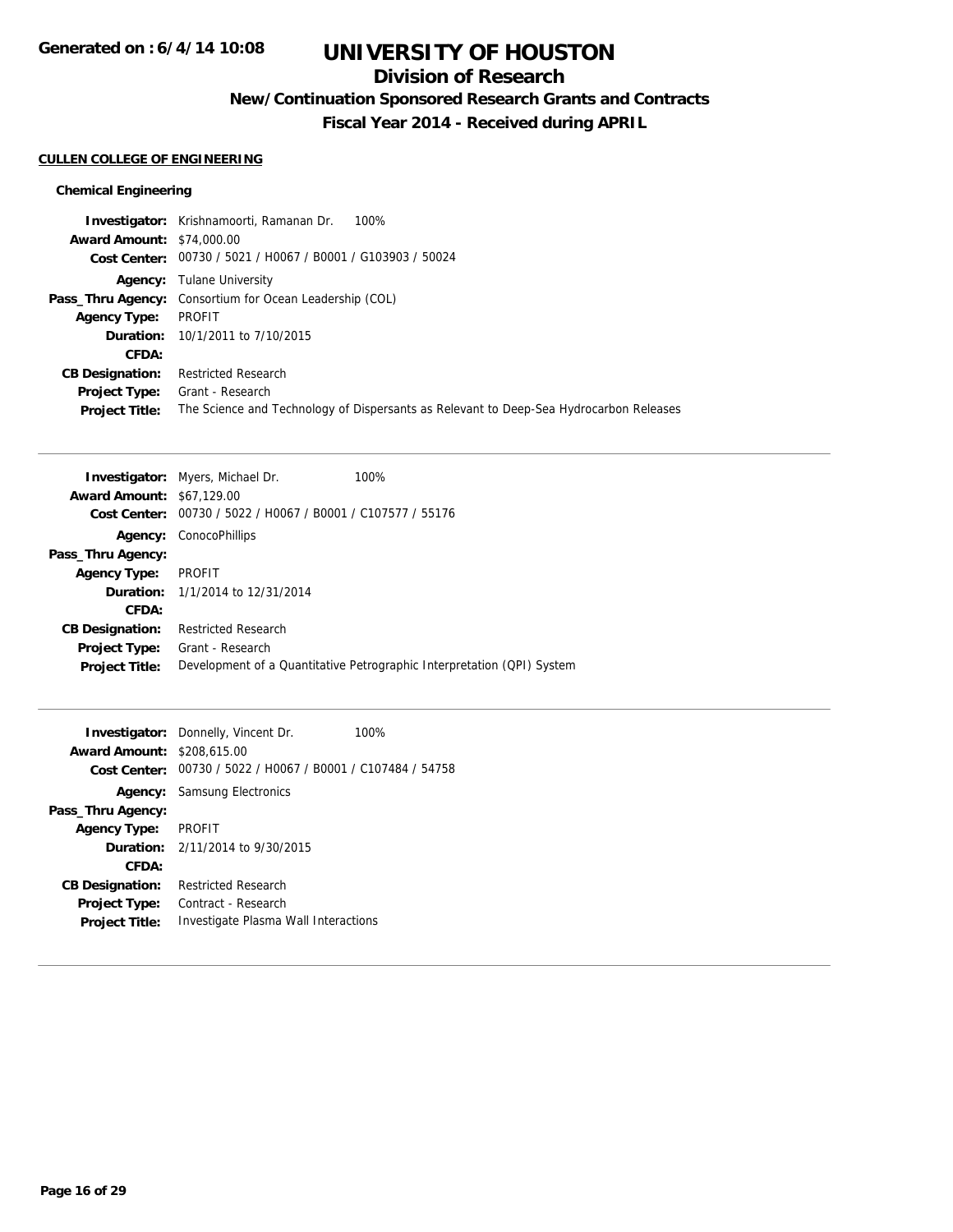## **Division of Research**

**New/Continuation Sponsored Research Grants and Contracts**

**Fiscal Year 2014 - Received during APRIL**

#### **CULLEN COLLEGE OF ENGINEERING**

|                                   | <b>Investigator:</b> Shrestha, Ramesh Dr.<br>75%            |                                                                                         |
|-----------------------------------|-------------------------------------------------------------|-----------------------------------------------------------------------------------------|
| <b>Award Amount: \$602,170.50</b> |                                                             |                                                                                         |
|                                   | Cost Center: 00730 / 5013 / H0068 / B0001 / G106146 / 55162 |                                                                                         |
|                                   | <b>Agency:</b> Portland State University                    |                                                                                         |
|                                   | <b>Pass_Thru Agency:</b> National Science Foundation        |                                                                                         |
| Agency Type: FEDERAL              |                                                             |                                                                                         |
|                                   | <b>Duration:</b> 4/1/2014 to 8/31/2016                      |                                                                                         |
| <b>CFDA:</b>                      | 47.050 Geosciences                                          |                                                                                         |
|                                   | <b>CB Designation:</b> Restricted Research                  |                                                                                         |
| <b>Project Type:</b>              | Grant - Research                                            |                                                                                         |
| <b>Project Title:</b>             |                                                             | Collaborative Research: The McMurdo Dry Valleys: A landscape on the threshold of change |
|                                   |                                                             |                                                                                         |

| <b>Award Amount: \$120,434.10</b><br>Cost Center: 00730 / 5013 / H0068 / B0001 / G106146 / 55162<br><b>Agency:</b> Portland State University<br>Pass_Thru Agency: National Science Foundation<br>FEDERAL<br><b>Agency Type:</b><br><b>Duration:</b> $4/1/2014$ to $8/31/2016$<br>CFDA:<br>47.050 Geosciences<br><b>CB Designation:</b><br><b>Restricted Research</b><br><b>Project Type:</b> Grant - Research<br>Collaborative Research: The McMurdo Dry Valleys: A landscape on the threshold of change |                       | 15%<br><b>Investigator:</b> Carter, William Dr. |
|----------------------------------------------------------------------------------------------------------------------------------------------------------------------------------------------------------------------------------------------------------------------------------------------------------------------------------------------------------------------------------------------------------------------------------------------------------------------------------------------------------|-----------------------|-------------------------------------------------|
|                                                                                                                                                                                                                                                                                                                                                                                                                                                                                                          |                       |                                                 |
|                                                                                                                                                                                                                                                                                                                                                                                                                                                                                                          |                       |                                                 |
|                                                                                                                                                                                                                                                                                                                                                                                                                                                                                                          |                       |                                                 |
|                                                                                                                                                                                                                                                                                                                                                                                                                                                                                                          |                       |                                                 |
|                                                                                                                                                                                                                                                                                                                                                                                                                                                                                                          |                       |                                                 |
|                                                                                                                                                                                                                                                                                                                                                                                                                                                                                                          |                       |                                                 |
|                                                                                                                                                                                                                                                                                                                                                                                                                                                                                                          |                       |                                                 |
|                                                                                                                                                                                                                                                                                                                                                                                                                                                                                                          |                       |                                                 |
|                                                                                                                                                                                                                                                                                                                                                                                                                                                                                                          |                       |                                                 |
|                                                                                                                                                                                                                                                                                                                                                                                                                                                                                                          | <b>Project Title:</b> |                                                 |

|                                   | <b>Investigator:</b> Glennie, Craig Dr.                     | 100% |
|-----------------------------------|-------------------------------------------------------------|------|
| <b>Award Amount: \$107,808.00</b> |                                                             |      |
|                                   | Cost Center: 00730 / 5013 / H0068 / B0001 / G107166 / 55166 |      |
|                                   | <b>Agency:</b> National Science Foundation                  |      |
| Pass_Thru Agency:                 |                                                             |      |
| Agency Type: FEDERAL              |                                                             |      |
|                                   | <b>Duration:</b> 4/1/2014 to 3/31/2016                      |      |
| <b>CFDA:</b>                      | 47.050 Geosciences                                          |      |
| <b>CB Designation:</b>            | Restricted Research                                         |      |
| <b>Project Type:</b>              | Grant - Research                                            |      |
| <b>Project Title:</b>             | Open Source Tools for Processing of Raw LiDAR Observations  |      |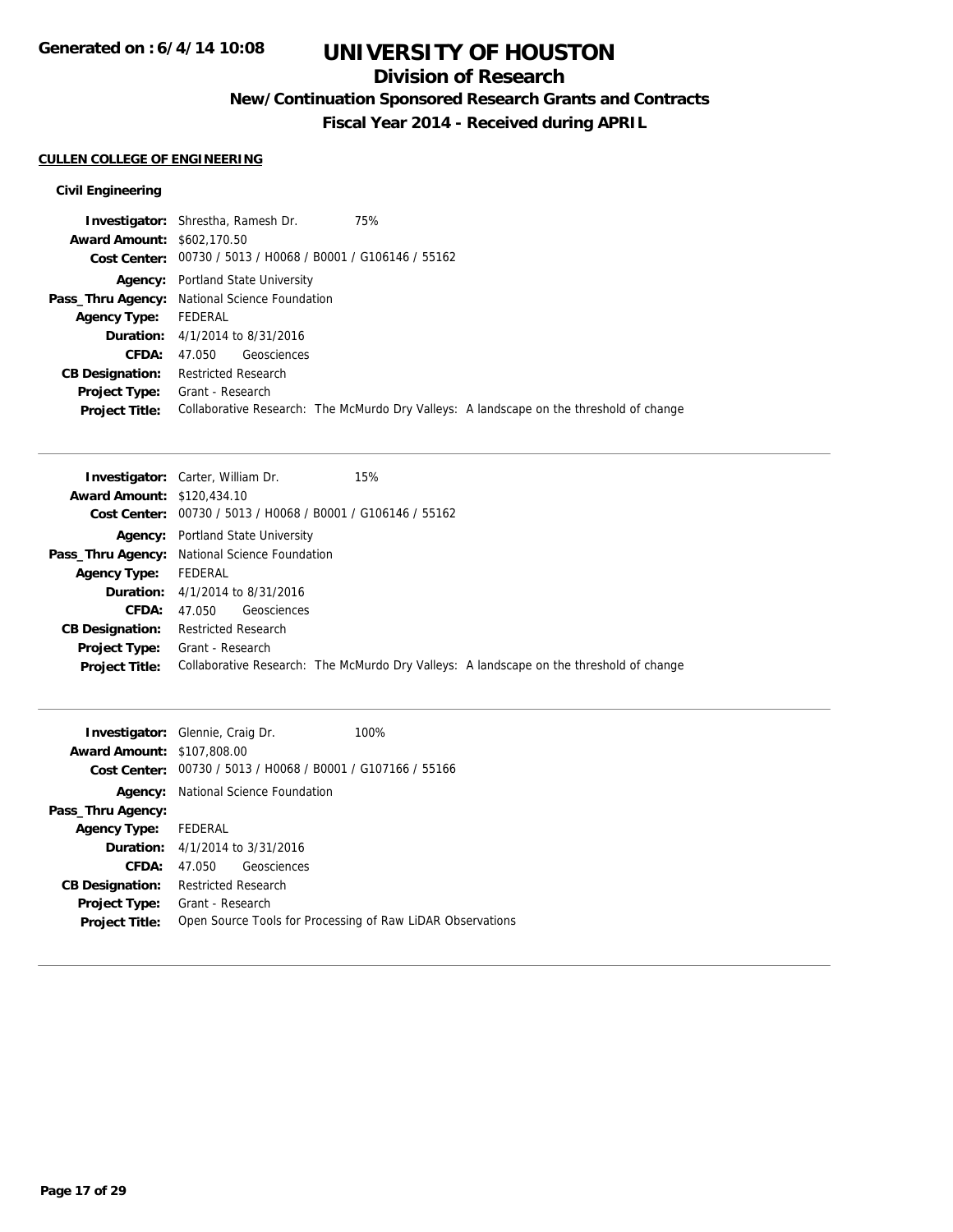## **Division of Research**

**New/Continuation Sponsored Research Grants and Contracts**

**Fiscal Year 2014 - Received during APRIL**

#### **CULLEN COLLEGE OF ENGINEERING**

|                                  | 50%<br><b>Investigator:</b> Mo, Yi-Lung Dr.                                                 |  |
|----------------------------------|---------------------------------------------------------------------------------------------|--|
| <b>Award Amount: \$81,463.50</b> |                                                                                             |  |
|                                  | Cost Center: 00730 / 5013 / H0068 / B0001 / G107050 / 54561                                 |  |
|                                  | <b>Agency:</b> U.S. Department of Energy                                                    |  |
| Pass_Thru Agency:                |                                                                                             |  |
| <b>Agency Type:</b>              | FEDERAL                                                                                     |  |
|                                  | <b>Duration:</b> 1/15/2014 to 1/14/2016                                                     |  |
|                                  | Nuclear Energy Research, Development and Demonstration<br><b>CFDA: 81.121</b>               |  |
| <b>CB Designation:</b>           | <b>Restricted Research</b>                                                                  |  |
| <b>Project Type:</b>             | Co-Op Agreement - Research                                                                  |  |
| <b>Project Title:</b>            | Ultra-High-Performance Concrete and Advanced Manufacturing Methods for Modular Construction |  |

| <b>Investigator:</b> Li, Mo Dr.  | 50%                                                         |                                                                                             |
|----------------------------------|-------------------------------------------------------------|---------------------------------------------------------------------------------------------|
| <b>Award Amount: \$81,463.50</b> |                                                             |                                                                                             |
|                                  | Cost Center: 00730 / 5013 / H0068 / B0001 / G107050 / 54561 |                                                                                             |
|                                  | <b>Agency:</b> U.S. Department of Energy                    |                                                                                             |
| Pass_Thru Agency:                |                                                             |                                                                                             |
| <b>Agency Type:</b>              | FEDERAL                                                     |                                                                                             |
|                                  | <b>Duration:</b> 1/15/2014 to 1/14/2016                     |                                                                                             |
| <b>CFDA:</b>                     | 81.121                                                      | Nuclear Energy Research, Development and Demonstration                                      |
| <b>CB Designation:</b>           | <b>Restricted Research</b>                                  |                                                                                             |
| Project Type:                    | Co-Op Agreement - Research                                  |                                                                                             |
| <b>Project Title:</b>            |                                                             | Ultra-High-Performance Concrete and Advanced Manufacturing Methods for Modular Construction |

| <b>Award Amount: \$10,230.40</b> | 20%<br><b>Investigator:</b> Glennie, Craig Dr.<br>Cost Center: 00730 / 5013 / H0068 / B0001 / G106637 / 53710            |
|----------------------------------|--------------------------------------------------------------------------------------------------------------------------|
|                                  | <b>Agency:</b> National Science Foundation                                                                               |
| Pass_Thru Agency:                |                                                                                                                          |
| <b>Agency Type:</b>              | FEDERAL                                                                                                                  |
|                                  | <b>Duration:</b> 8/1/2013 to 7/31/2018                                                                                   |
| <b>CFDA:</b>                     | Geosciences<br>47.050                                                                                                    |
| <b>CB Designation:</b>           | Restricted Research                                                                                                      |
| <b>Project Type:</b>             | Grant - Research                                                                                                         |
| <b>Project Title:</b>            | Collaborative Research: Facility Support to Renew Operation of the National Center for Airborne Laser Mapping<br>(NCALM) |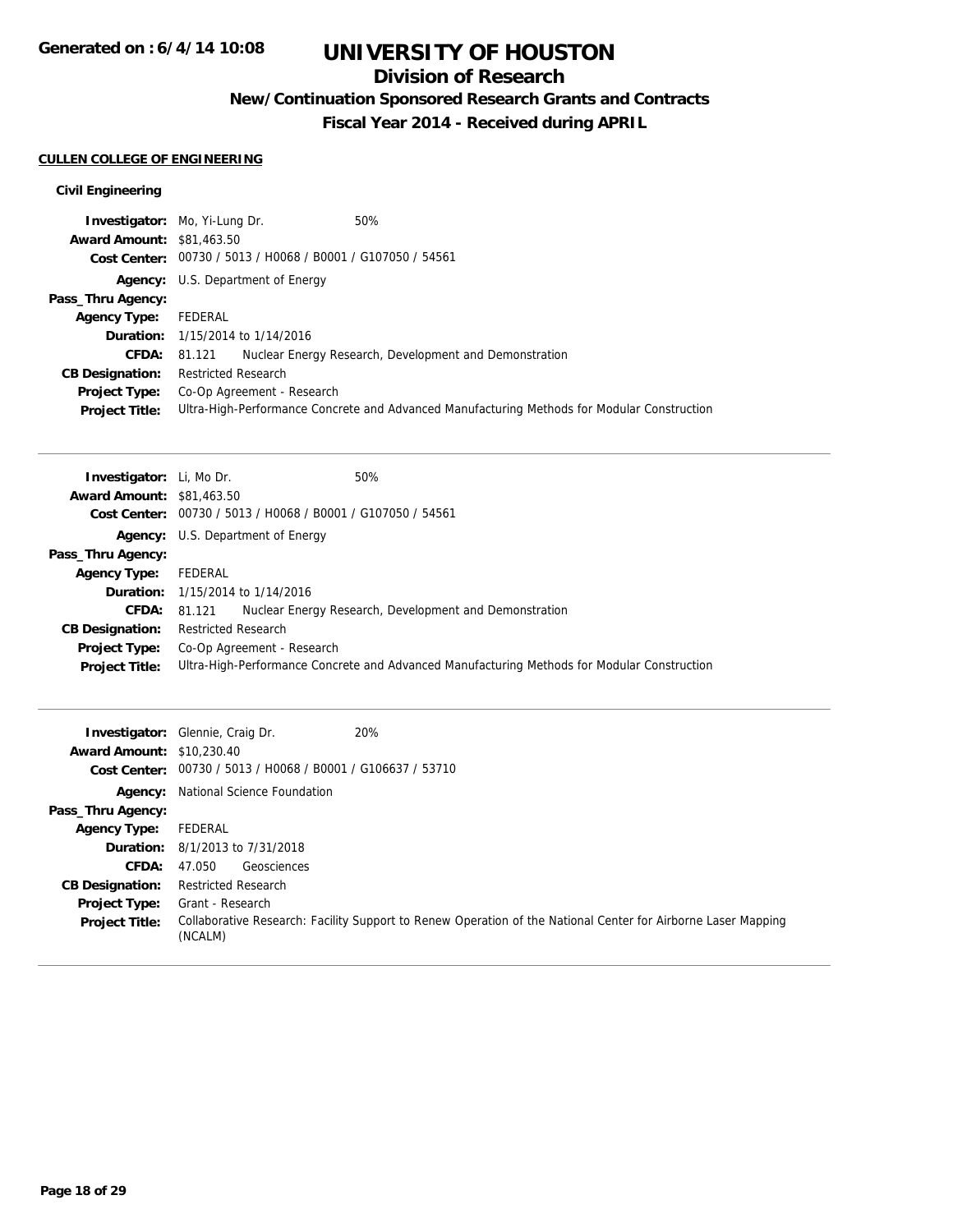## **Division of Research**

**New/Continuation Sponsored Research Grants and Contracts**

**Fiscal Year 2014 - Received during APRIL**

#### **CULLEN COLLEGE OF ENGINEERING**

|                                               | Investigator: Carter, William Dr.                           | 20%                                                                                                              |
|-----------------------------------------------|-------------------------------------------------------------|------------------------------------------------------------------------------------------------------------------|
| <b>Award Amount: \$10,230.40</b>              | Cost Center: 00730 / 5013 / H0068 / B0001 / G106637 / 53710 |                                                                                                                  |
|                                               |                                                             |                                                                                                                  |
| Pass_Thru Agency:                             | Agency: National Science Foundation                         |                                                                                                                  |
| <b>Agency Type:</b>                           | FEDERAL                                                     |                                                                                                                  |
|                                               | <b>Duration:</b> 8/1/2013 to 7/31/2018                      |                                                                                                                  |
| <b>CFDA:</b>                                  | 47.050<br>Geosciences                                       |                                                                                                                  |
| <b>CB Designation:</b>                        | <b>Restricted Research</b>                                  |                                                                                                                  |
| <b>Project Type:</b>                          | Grant - Research                                            |                                                                                                                  |
| <b>Project Title:</b>                         | (NCALM)                                                     | Collaborative Research: Facility Support to Renew Operation of the National Center for Airborne Laser Mapping    |
|                                               | <b>Investigator:</b> Shrestha, Ramesh Dr.                   | 60%                                                                                                              |
| <b>Award Amount: \$30,691.20</b>              |                                                             |                                                                                                                  |
|                                               | Cost Center: 00730 / 5013 / H0068 / B0001 / G106637 / 53710 |                                                                                                                  |
|                                               | Agency: National Science Foundation                         |                                                                                                                  |
| Pass_Thru Agency:                             |                                                             |                                                                                                                  |
| <b>Agency Type:</b>                           | <b>FEDERAL</b>                                              |                                                                                                                  |
| Duration:                                     | 8/1/2013 to 7/31/2018                                       |                                                                                                                  |
| <b>CFDA:</b>                                  | 47.050<br>Geosciences                                       |                                                                                                                  |
| <b>CB Designation:</b>                        | <b>Restricted Research</b><br>Grant - Research              |                                                                                                                  |
| <b>Project Type:</b><br><b>Project Title:</b> | (NCALM)                                                     | Collaborative Research: Facility Support to Renew Operation of the National Center for Airborne Laser Mapping    |
|                                               | Investigator: Dawood, Mina Dr.                              | 34%                                                                                                              |
| Award Amount: \$30,995.31                     |                                                             |                                                                                                                  |
|                                               | Cost Center: 00730 / 5021 / H0068 / B0001 / G106361 / 54795 |                                                                                                                  |
|                                               | Agency: Qatar National Research Fund                        |                                                                                                                  |
| Pass_Thru Agency:                             |                                                             |                                                                                                                  |
| <b>Agency Type:</b>                           | <b>FOUNDATION</b>                                           |                                                                                                                  |
| Duration:                                     | 5/10/2014 to 5/9/2015                                       |                                                                                                                  |
| CFDA:                                         |                                                             |                                                                                                                  |
| <b>CB Designation:</b>                        | <b>Restricted Research</b>                                  |                                                                                                                  |
| Project Type:                                 | Grant - Research                                            |                                                                                                                  |
| <b>Project Title:</b>                         |                                                             | Rehabilitation of Deteriorated Concrete Infrastructure in Qatar using Shape Memory Alloys for Active Confinement |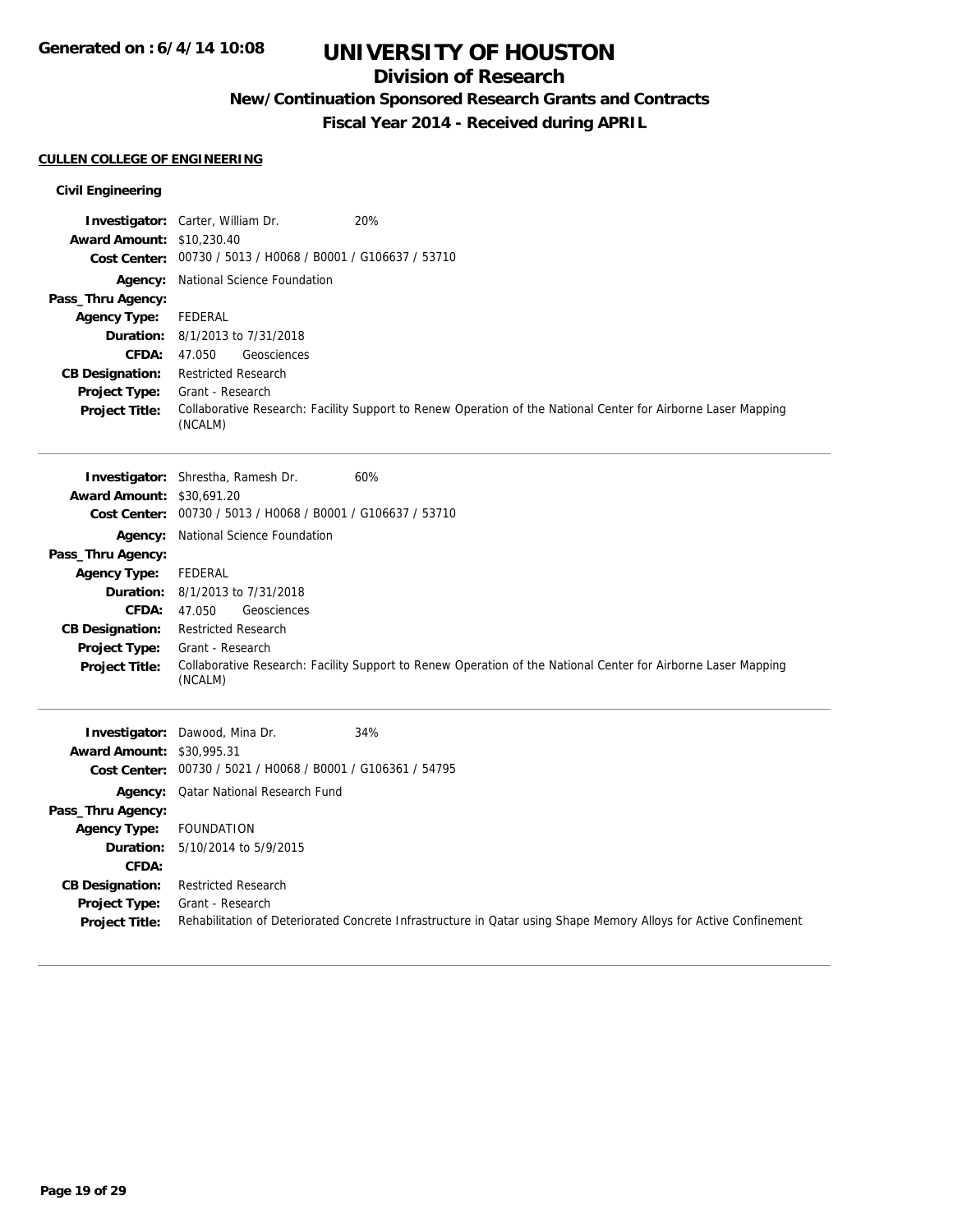## **Division of Research**

**New/Continuation Sponsored Research Grants and Contracts**

**Fiscal Year 2014 - Received during APRIL**

#### **CULLEN COLLEGE OF ENGINEERING**

|                                  | 33%<br><b>Investigator:</b> Belarbi, Abdeldielil Dr.                                                             |
|----------------------------------|------------------------------------------------------------------------------------------------------------------|
| <b>Award Amount: \$30,083.68</b> |                                                                                                                  |
|                                  | Cost Center: 00730 / 5021 / H0068 / B0001 / G106361 / 54795                                                      |
|                                  | <b>Agency:</b> Qatar National Research Fund                                                                      |
| Pass_Thru Agency:                |                                                                                                                  |
| <b>Agency Type:</b>              | FOUNDATION                                                                                                       |
|                                  | <b>Duration:</b> 5/10/2014 to 5/9/2015                                                                           |
| CFDA:                            |                                                                                                                  |
| <b>CB Designation:</b>           | <b>Restricted Research</b>                                                                                       |
| Project Type:                    | Grant - Research                                                                                                 |
| <b>Project Title:</b>            | Rehabilitation of Deteriorated Concrete Infrastructure in Qatar using Shape Memory Alloys for Active Confinement |

|                                  | <b>Investigator:</b> Gencturk, Bora Dr.                     | 33%                                                                                                              |
|----------------------------------|-------------------------------------------------------------|------------------------------------------------------------------------------------------------------------------|
| <b>Award Amount: \$30,083.68</b> |                                                             |                                                                                                                  |
|                                  | Cost Center: 00730 / 5021 / H0068 / B0001 / G106361 / 54795 |                                                                                                                  |
|                                  | <b>Agency:</b> Qatar National Research Fund                 |                                                                                                                  |
| Pass_Thru Agency:                |                                                             |                                                                                                                  |
| <b>Agency Type:</b>              | FOUNDATION                                                  |                                                                                                                  |
|                                  | <b>Duration:</b> 5/10/2014 to 5/9/2015                      |                                                                                                                  |
| CFDA:                            |                                                             |                                                                                                                  |
| <b>CB Designation:</b>           | Restricted Research                                         |                                                                                                                  |
| <b>Project Type:</b>             | Grant - Research                                            |                                                                                                                  |
| <b>Project Title:</b>            |                                                             | Rehabilitation of Deteriorated Concrete Infrastructure in Qatar using Shape Memory Alloys for Active Confinement |

|                                  | <b>Investigator:</b> Rixey, William G. Dr.<br>100%  |
|----------------------------------|-----------------------------------------------------|
| <b>Award Amount: \$33,000.00</b> |                                                     |
| Cost Center:                     | 00730 / 5022 / H0068 / B0001 / C107620 / 55180      |
| Agency:                          | <b>Butamax Advanced Biofuels LLC</b>                |
| Pass_Thru Agency:                |                                                     |
| <b>Agency Type:</b>              | <b>PROFIT</b>                                       |
|                                  | <b>Duration:</b> 4/1/2014 to 3/31/2015              |
| CFDA:                            |                                                     |
| <b>CB Designation:</b>           | <b>Restricted Research</b>                          |
| <b>Project Type:</b>             | Special Research Agreement - Research               |
| <b>Project Title:</b>            | Isobutanol Fuel Blend 2D Physical Model Experiments |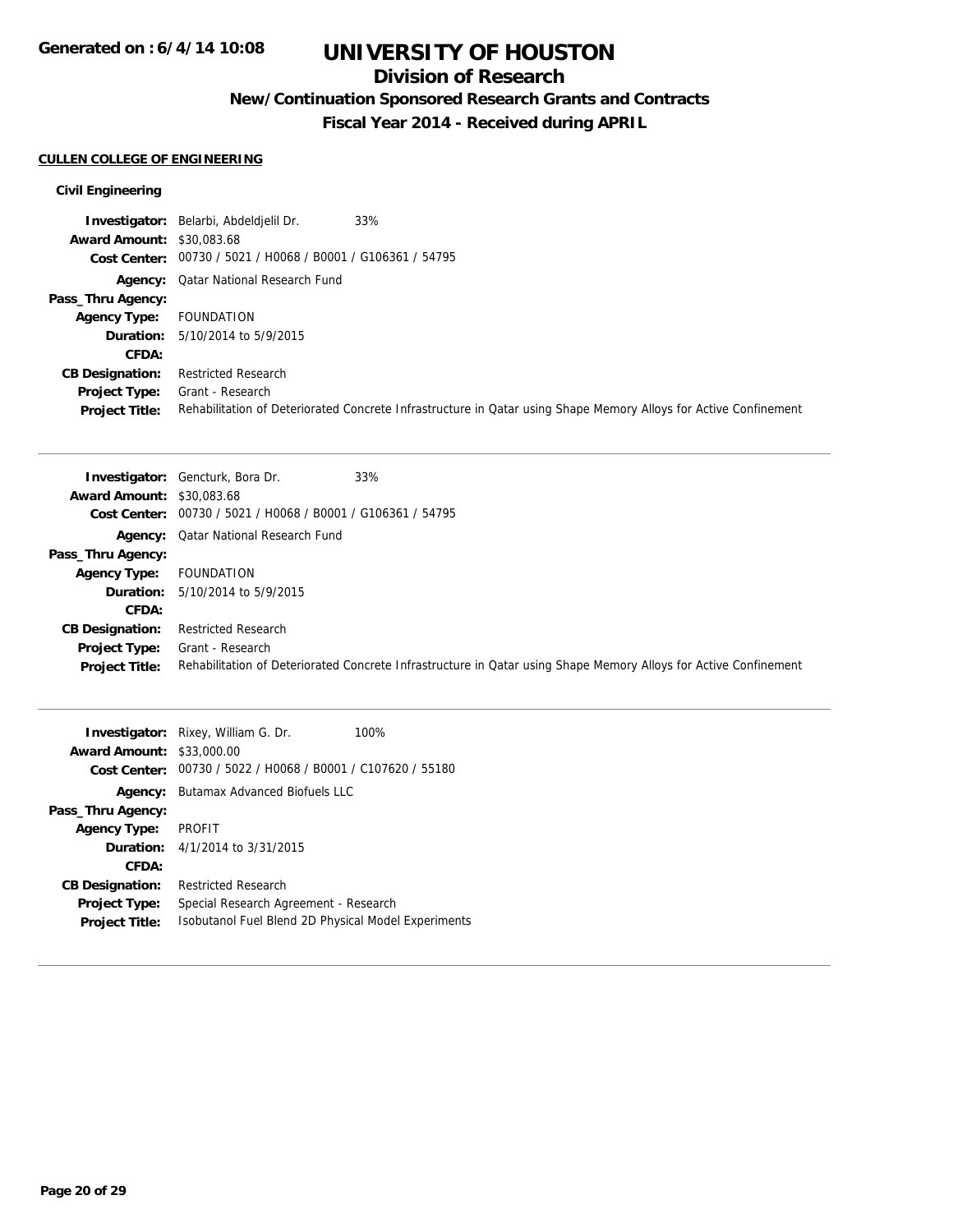## **Division of Research**

**New/Continuation Sponsored Research Grants and Contracts**

**Fiscal Year 2014 - Received during APRIL**

#### **CULLEN COLLEGE OF ENGINEERING**

### **Civil Engineering**

|                                  | <b>Investigator:</b> Glennie, Craig Dr.                     | 10%                                                                                     |
|----------------------------------|-------------------------------------------------------------|-----------------------------------------------------------------------------------------|
| <b>Award Amount: \$80,289.40</b> |                                                             |                                                                                         |
|                                  | Cost Center: 00730 / 5013 / H0068 / B0001 / G106146 / 55162 |                                                                                         |
|                                  | <b>Agency:</b> Portland State University                    |                                                                                         |
|                                  | Pass_Thru Agency: National Science Foundation               |                                                                                         |
| Agency Type: FEDERAL             |                                                             |                                                                                         |
|                                  | <b>Duration:</b> 4/1/2014 to 8/31/2016                      |                                                                                         |
| CFDA:                            | Geosciences<br>47.050                                       |                                                                                         |
| <b>CB Designation:</b>           | Restricted Research                                         |                                                                                         |
| <b>Project Type:</b>             | Grant - Research                                            |                                                                                         |
| <b>Project Title:</b>            |                                                             | Collaborative Research: The McMurdo Dry Valleys: A landscape on the threshold of change |
|                                  |                                                             |                                                                                         |

#### **Electrical & Computer Engineering**

| <b>Award Amount: \$7,250.00</b><br>Cost Center: 00730 / 5013 / H0070 / B0001 / G105902 / 53310<br>National Science Foundation<br>Agency:<br>Pass_Thru Agency:<br>FEDERAL<br><b>Agency Type:</b><br><b>Duration:</b> 5/1/2013 to 5/31/2017<br><b>CFDA:</b><br>Computer and Information Science and Engineering (CISE)<br>47.070<br><b>Restricted Research</b><br><b>CB Designation:</b><br>Grant - Research<br><b>Project Type:</b><br>HCC: Medium: Collaborative Research: Neural control of powered artificial legs<br><b>Project Title:</b> | <b>Investigator:</b> Contreras-Vidal, Jose Dr. |  |  | 100% |
|-----------------------------------------------------------------------------------------------------------------------------------------------------------------------------------------------------------------------------------------------------------------------------------------------------------------------------------------------------------------------------------------------------------------------------------------------------------------------------------------------------------------------------------------------|------------------------------------------------|--|--|------|
|                                                                                                                                                                                                                                                                                                                                                                                                                                                                                                                                               |                                                |  |  |      |
|                                                                                                                                                                                                                                                                                                                                                                                                                                                                                                                                               |                                                |  |  |      |
|                                                                                                                                                                                                                                                                                                                                                                                                                                                                                                                                               |                                                |  |  |      |
|                                                                                                                                                                                                                                                                                                                                                                                                                                                                                                                                               |                                                |  |  |      |
|                                                                                                                                                                                                                                                                                                                                                                                                                                                                                                                                               |                                                |  |  |      |
|                                                                                                                                                                                                                                                                                                                                                                                                                                                                                                                                               |                                                |  |  |      |
|                                                                                                                                                                                                                                                                                                                                                                                                                                                                                                                                               |                                                |  |  |      |
|                                                                                                                                                                                                                                                                                                                                                                                                                                                                                                                                               |                                                |  |  |      |
|                                                                                                                                                                                                                                                                                                                                                                                                                                                                                                                                               |                                                |  |  |      |
|                                                                                                                                                                                                                                                                                                                                                                                                                                                                                                                                               |                                                |  |  |      |

| <b>Investigator:</b> Liu, Ce Dr.<br><b>Award Amount: \$55,000.00</b> |                                                             | 100% |
|----------------------------------------------------------------------|-------------------------------------------------------------|------|
|                                                                      | Cost Center: 00730 / 5022 / H0070 / B0001 / C106968 / 53975 |      |
|                                                                      | <b>Agency:</b> Various Private Profit Agencies              |      |
| Pass_Thru Agency:                                                    |                                                             |      |
| <b>Agency Type:</b>                                                  | PROFIT                                                      |      |
|                                                                      | <b>Duration:</b> $9/1/2013$ to $8/31/2015$                  |      |
| CFDA:                                                                |                                                             |      |
| <b>CB Designation:</b>                                               | <b>Restricted Research</b>                                  |      |
| Project Type:                                                        | Grant - Research                                            |      |
| <b>Project Title:</b>                                                | Well Logging Consortium                                     |      |
|                                                                      |                                                             |      |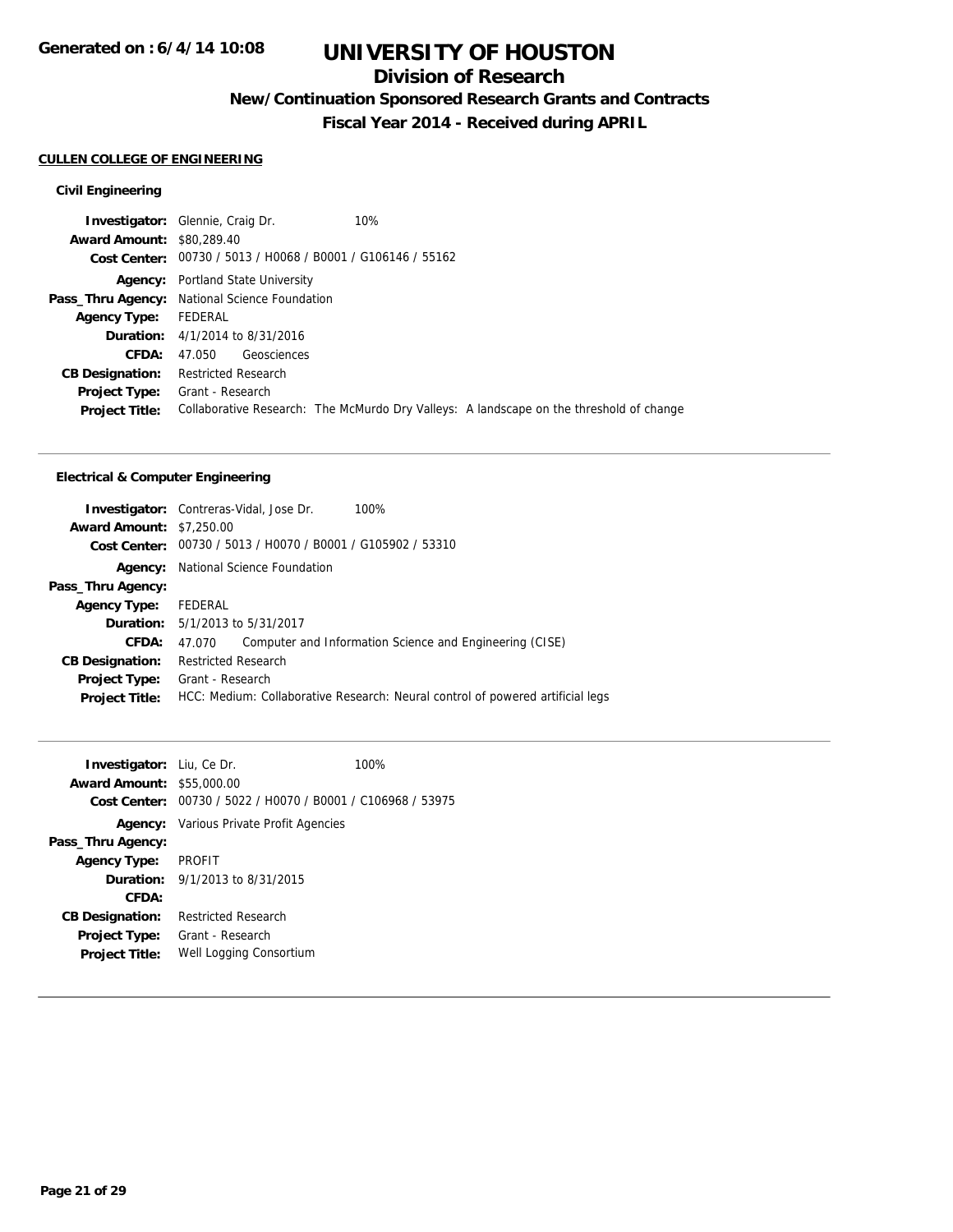## **Division of Research**

**New/Continuation Sponsored Research Grants and Contracts**

**Fiscal Year 2014 - Received during APRIL**

### **CULLEN COLLEGE OF ENGINEERING**

### **Electrical & Computer Engineering**

| <b>Investigator:</b> Roysam, Badrinath Dr.  |                            |                                                             | 100%                                                                  |
|---------------------------------------------|----------------------------|-------------------------------------------------------------|-----------------------------------------------------------------------|
| <b>Award Amount: \$24,871,00</b>            |                            |                                                             |                                                                       |
|                                             |                            | Cost Center: 00730 / 5013 / H0070 / B0001 / G103317 / 48645 |                                                                       |
|                                             |                            | <b>Agency:</b> University of Pennsylvania                   |                                                                       |
| Pass_Thru Agency: National Cancer Institute |                            |                                                             |                                                                       |
| Agency Type: FEDERAL                        |                            |                                                             |                                                                       |
|                                             |                            | <b>Duration:</b> 9/1/2010 to 5/31/2014                      |                                                                       |
| CFDA:                                       |                            | 93.395 Cancer Treatment Research                            |                                                                       |
| <b>CB Designation:</b>                      | <b>Restricted Research</b> |                                                             |                                                                       |
| <b>Project Type:</b>                        | Grant - Research           |                                                             |                                                                       |
| <b>Project Title:</b>                       |                            |                                                             | Continuing Development of the FARSIGHT Advanced Histopathology System |
|                                             |                            |                                                             |                                                                       |

| <b>Investigator:</b> Chen, Ji Dr. |                                                | 80%                                                            |
|-----------------------------------|------------------------------------------------|----------------------------------------------------------------|
| <b>Award Amount: \$31,187.20</b>  |                                                |                                                                |
| <b>Cost Center:</b>               | 00730 / 5022 / H0070 / B0001 / C106693 / 52848 |                                                                |
| Agency:                           | Various Private Profit Agencies                |                                                                |
| Pass_Thru Agency:                 |                                                |                                                                |
| <b>Agency Type:</b>               | <b>PROFIT</b>                                  |                                                                |
|                                   | <b>Duration:</b> $2/1/2013$ to $1/31/2020$     |                                                                |
| CFDA:                             |                                                |                                                                |
| <b>CB Designation:</b>            | <b>Restricted Research</b>                     |                                                                |
| <b>Project Type:</b>              | Contract - Research                            |                                                                |
| <b>Project Title:</b>             |                                                | Membership - Center for Electromagnetic compatibility Research |

|                                 | <b>Investigator:</b> Kayali, Mohammad Dr.                   | 20%                                                            |
|---------------------------------|-------------------------------------------------------------|----------------------------------------------------------------|
| <b>Award Amount: \$7,796.80</b> |                                                             |                                                                |
|                                 | Cost Center: 00730 / 5022 / H0070 / B0001 / C106693 / 52848 |                                                                |
|                                 | <b>Agency:</b> Various Private Profit Agencies              |                                                                |
| Pass_Thru Agency:               |                                                             |                                                                |
| <b>Agency Type:</b>             | PROFIT                                                      |                                                                |
|                                 | <b>Duration:</b> 2/1/2013 to 1/31/2020                      |                                                                |
| CFDA:                           |                                                             |                                                                |
| <b>CB Designation:</b>          | <b>Restricted Research</b>                                  |                                                                |
| Project Type:                   | Contract - Research                                         |                                                                |
| <b>Project Title:</b>           |                                                             | Membership - Center for Electromagnetic compatibility Research |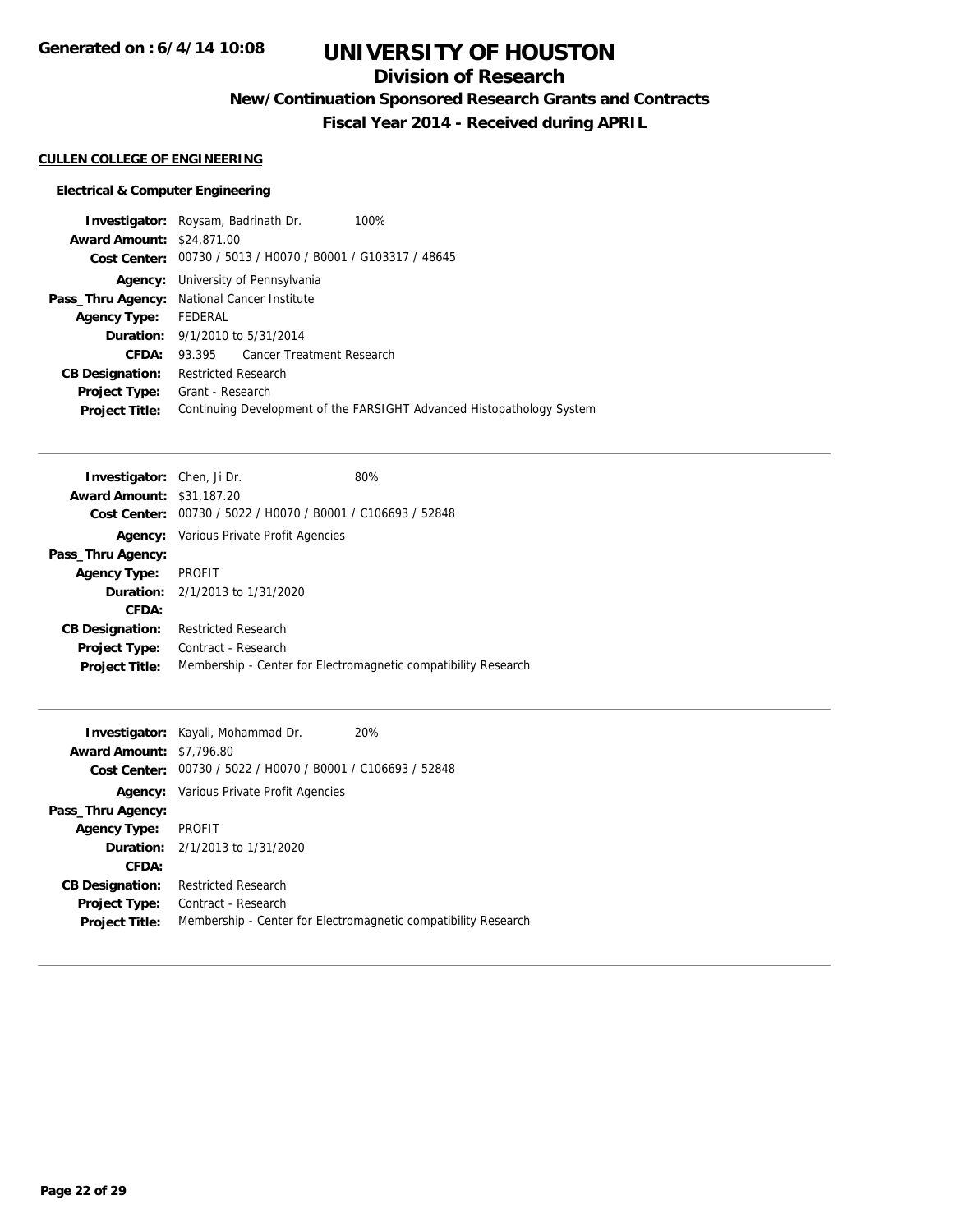## **Division of Research**

**New/Continuation Sponsored Research Grants and Contracts**

**Fiscal Year 2014 - Received during APRIL**

### **CULLEN COLLEGE OF ENGINEERING**

### **Electrical & Computer Engineering**

| <b>Investigator:</b> Freundlich, Alexandre Dr.              | 20% |
|-------------------------------------------------------------|-----|
| <b>Award Amount: \$25,000.00</b>                            |     |
| Cost Center: 00730 / 5013 / H0453 / B0001 / G099644 / 49437 |     |
| <b>Agency:</b> Arizona State University                     |     |
| <b>Pass_Thru Agency:</b> National Science Foundation        |     |
| FEDERAL                                                     |     |
| <b>Duration:</b> 8/15/2011 to 7/31/2015                     |     |
| <b>Engineering Grants</b><br>47.041                         |     |
| <b>Restricted Research</b>                                  |     |
| Grant - Research                                            |     |
| ERC for Quantum Energy and Sustainable Solar Technologies   |     |
|                                                             |     |

| <b>Investigator:</b> Han, Zhu Dr.                           | 100% |
|-------------------------------------------------------------|------|
| <b>Award Amount: \$100,000.00</b>                           |      |
| Cost Center: 00730 / 5022 / H0070 / B0001 / C108292 / 55130 |      |
| <b>Agency:</b> Direct Energy, L.P.                          |      |
|                                                             |      |
| Agency Type: PROFIT                                         |      |
| <b>Duration:</b> 3/1/2014 to 2/28/2015                      |      |
|                                                             |      |
| <b>Restricted Research</b>                                  |      |
| Grant - Research                                            |      |
| Smart Meter Analytics for Potential Load Profiles           |      |
|                                                             |      |

|                                  | 100%<br><b>Investigator:</b> Contreras-Vidal, Jose Dr.                                          |
|----------------------------------|-------------------------------------------------------------------------------------------------|
| <b>Award Amount: \$14,500.00</b> |                                                                                                 |
|                                  | Cost Center: 00730 / 5013 / H0070 / B0001 / G104795 / 50178                                     |
|                                  | <b>Agency:</b> National Science Foundation                                                      |
| Pass_Thru Agency:                |                                                                                                 |
| <b>Agency Type:</b>              | FEDERAL                                                                                         |
|                                  | <b>Duration:</b> 11/1/2011 to 5/31/2015                                                         |
| <b>CFDA:</b>                     | Computer and Information Science and Engineering (CISE)<br>47.070                               |
| <b>CB Designation:</b>           | <b>Restricted Research</b>                                                                      |
| <b>Project Type:</b>             | Grant - Research                                                                                |
| <b>Project Title:</b>            | HCC: Medium: Collaborative Research: Improved Control and Sensory Feedback for Neuroprosthetics |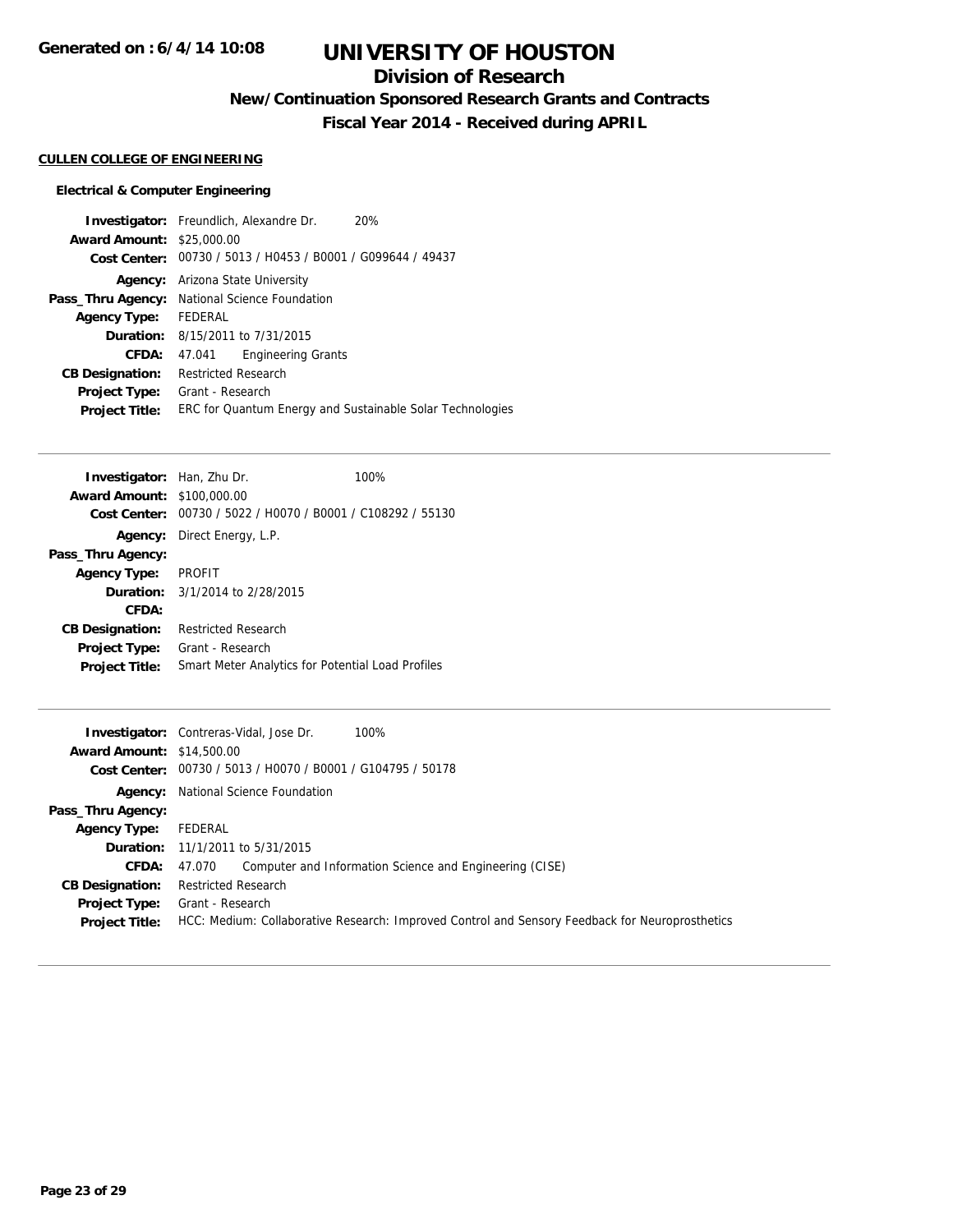## **Division of Research**

**New/Continuation Sponsored Research Grants and Contracts**

**Fiscal Year 2014 - Received during APRIL**

#### **CULLEN COLLEGE OF ENGINEERING**

### **Mechanical Engineering**

|                                   | <b>Investigator:</b> Selvamanickam, Venkat Dr.              | 50.3%                                                                           |
|-----------------------------------|-------------------------------------------------------------|---------------------------------------------------------------------------------|
| <b>Award Amount: \$222,495.01</b> |                                                             |                                                                                 |
|                                   | Cost Center: 00730 / 5043 / H0452 / B0001 / G099895 / 53860 |                                                                                 |
|                                   | Agency: Superpower, Inc.                                    |                                                                                 |
|                                   | <b>Pass_Thru Agency:</b> U.S. Department of Energy          |                                                                                 |
| <b>Agency Type:</b>               | FEDERAL                                                     |                                                                                 |
|                                   | <b>Duration:</b> 6/15/2013 to 9/25/2015                     |                                                                                 |
| <b>CFDA:</b>                      | 81.122                                                      | Electricity Delivery and Energy Reliability, Research, Development and Analysis |
| <b>CB Designation:</b>            | <b>Restricted Research</b>                                  |                                                                                 |
| <b>Project Type:</b>              | Contract - Research                                         |                                                                                 |
| <b>Project Title:</b>             | <b>Fault Current Limiting Transformer</b>                   |                                                                                 |

|                                   | <b>Investigator:</b> Franchek, Matthew Dr.     | 50% |
|-----------------------------------|------------------------------------------------|-----|
| <b>Award Amount: \$135,500.00</b> |                                                |     |
| Cost Center:                      | 00730 / 5022 / H0073 / B0001 / C107830 / 55177 |     |
| Agency:                           | Transocean                                     |     |
| Pass_Thru Agency:                 |                                                |     |
| <b>Agency Type:</b>               | <b>PROFIT</b>                                  |     |
|                                   | <b>Duration:</b> $1/1/2014$ to $7/31/2015$     |     |
| CFDA:                             |                                                |     |
| <b>CB Designation:</b>            | <b>Restricted Research</b>                     |     |
| <b>Project Type:</b>              | Grant - Research                               |     |
| <b>Project Title:</b>             | Analysis Led Design                            |     |
|                                   |                                                |     |

|                                   | <b>Investigator:</b> Grigoriadis, Karolos M. Dr. | 50% |
|-----------------------------------|--------------------------------------------------|-----|
| <b>Award Amount: \$135,500.00</b> |                                                  |     |
| <b>Cost Center:</b>               | 00730 / 5022 / H0073 / B0001 / C107830 / 55177   |     |
|                                   | <b>Agency:</b> Transocean                        |     |
| Pass_Thru Agency:                 |                                                  |     |
| <b>Agency Type:</b>               | <b>PROFIT</b>                                    |     |
|                                   | <b>Duration:</b> 1/1/2014 to 7/31/2015           |     |
| CFDA:                             |                                                  |     |
| <b>CB Designation:</b>            | Restricted Research                              |     |
| <b>Project Type:</b>              | Grant - Research                                 |     |
| <b>Project Title:</b>             | Analysis Led Design                              |     |
|                                   |                                                  |     |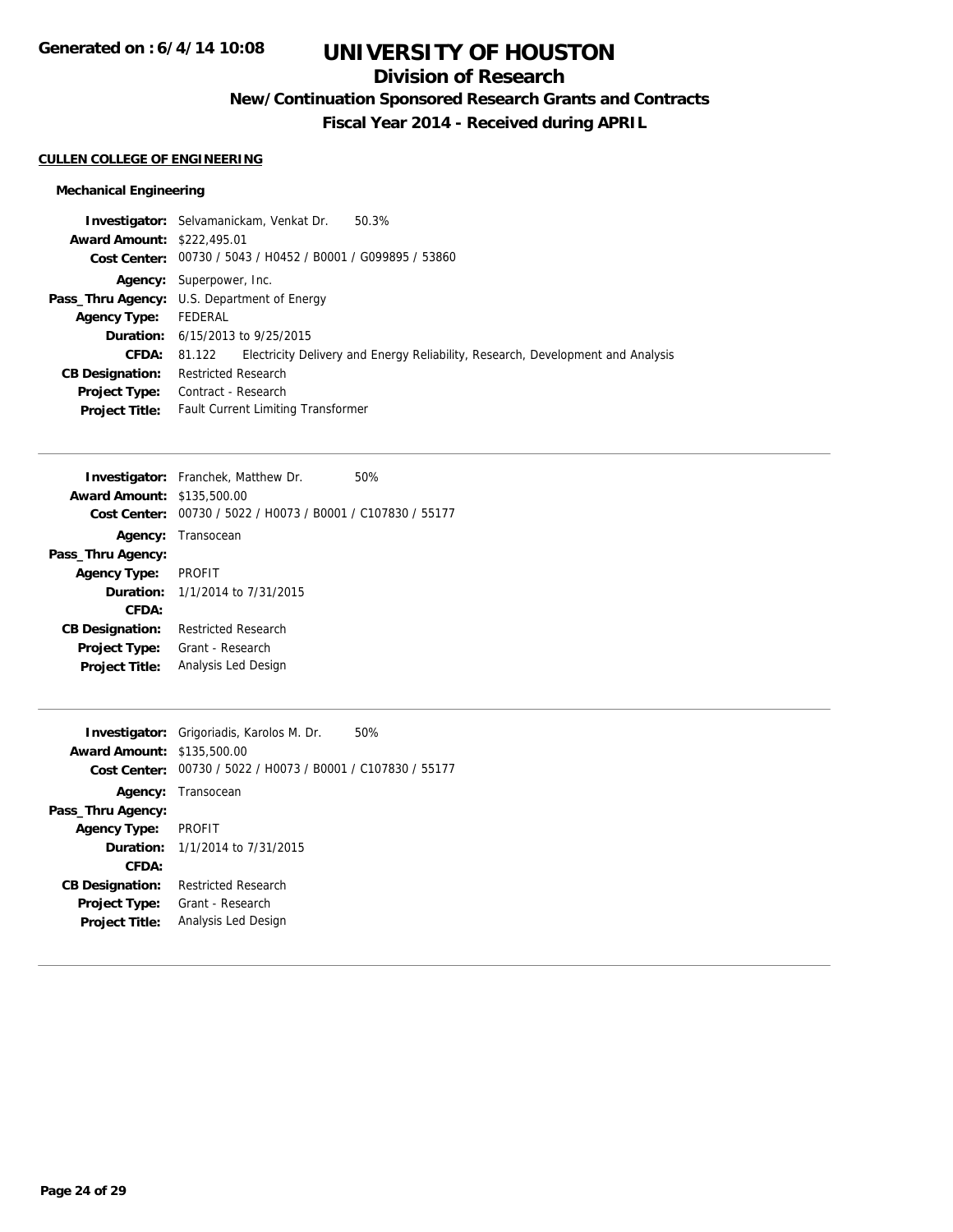## **Division of Research**

**New/Continuation Sponsored Research Grants and Contracts**

**Fiscal Year 2014 - Received during APRIL**

#### **CULLEN COLLEGE OF ENGINEERING**

### **Mechanical Engineering**

| <b>Investigator:</b> Kulkarni, Yashashree Dr.<br>100%                 |
|-----------------------------------------------------------------------|
| Award Amount: \$232.04                                                |
| Cost Center: 00730 / 5013 / H0073 / B0001 / G101067 / 46613           |
| Defense Advanced Research Projects Agency                             |
|                                                                       |
| FEDERAL                                                               |
| <b>Duration:</b> 5/28/2010 to 5/27/2013                               |
| Research and Technology Development<br>12.910                         |
| <b>Restricted Research</b>                                            |
| Grant - Research                                                      |
| Computational modeling of grain stability in nanostructured materials |
|                                                                       |

|                                  | <b>Investigator:</b> Sharma, Pradeep Dr.       | 100%                                                                      |
|----------------------------------|------------------------------------------------|---------------------------------------------------------------------------|
| <b>Award Amount: \$67,009.56</b> |                                                |                                                                           |
| Cost Center:                     | 00730 / 5021 / H0073 / B0001 / G106187 / 54803 |                                                                           |
| Agency:                          | Qatar National Research Fund                   |                                                                           |
| Pass_Thru Agency:                |                                                |                                                                           |
| <b>Agency Type:</b>              | FOUNDATION                                     |                                                                           |
|                                  | <b>Duration:</b> 1/1/2014 to 12/31/2014        |                                                                           |
| CFDA:                            |                                                |                                                                           |
| <b>CB Designation:</b>           | <b>Restricted Research</b>                     |                                                                           |
| <b>Project Type:</b>             | Grant - Research                               |                                                                           |
| <b>Project Title:</b>            |                                                | Flexoelectricty, soft nanomaterials and next-generation energy-harvesting |
|                                  |                                                |                                                                           |

### **DIVISION OF RESEARCH**

#### **Center for Advanced Computing and Data Systems**

| <b>Award Amount: \$25,000.00</b><br>Cost Center: | <b>Investigator:</b> Chapman, Barbara M. Dr.<br>50%<br>00730 / 5022 / H0246 / B0001 / G106644 / 52884 |
|--------------------------------------------------|-------------------------------------------------------------------------------------------------------|
|                                                  | <b>Agency:</b> Semiconductor Research Corp.                                                           |
| Pass_Thru Agency:                                |                                                                                                       |
| <b>Agency Type:</b>                              | <b>PROFIT</b>                                                                                         |
|                                                  | <b>Duration:</b> $4/1/2013$ to $3/31/2015$                                                            |
| CFDA:                                            |                                                                                                       |
| <b>CB Designation:</b>                           | <b>Restricted Research</b>                                                                            |
| Project Type:                                    | Grant - Research                                                                                      |
| <b>Project Title:</b>                            | <b>Effective Programming Strategies for Multicore Embedded Systems</b>                                |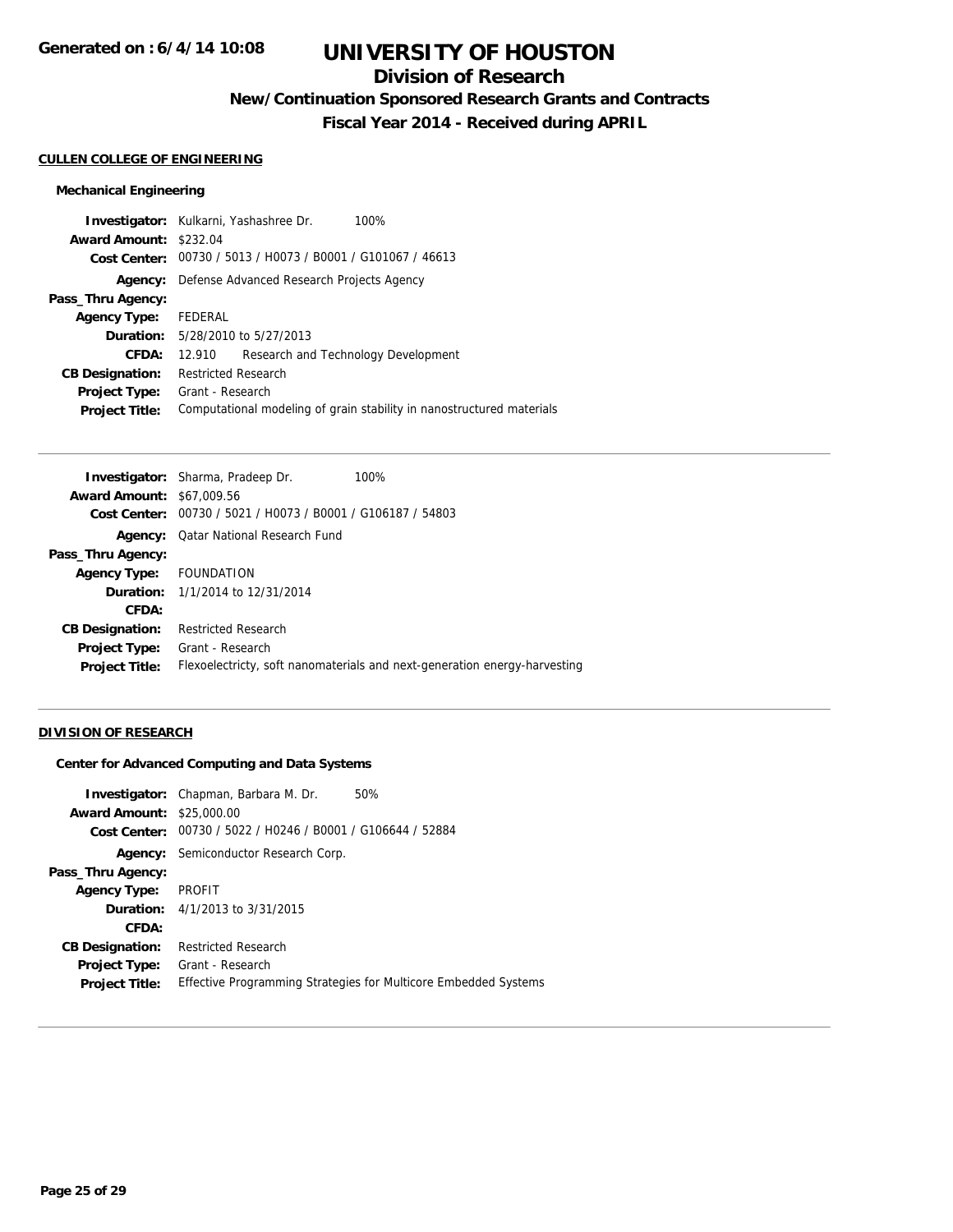## **Division of Research**

**New/Continuation Sponsored Research Grants and Contracts**

**Fiscal Year 2014 - Received during APRIL**

#### **DIVISION OF RESEARCH**

### **Center for Advanced Computing and Data Systems**

|                                 | 10%<br><b>Investigator:</b> Fox, George E. Dr.                                    |
|---------------------------------|-----------------------------------------------------------------------------------|
| <b>Award Amount: \$2,650.00</b> |                                                                                   |
|                                 | Cost Center: 00730 / 5013 / H0104 / B0001 / G101662 / 47058                       |
| Agency:                         | Georgia Institute of Technology                                                   |
| Pass_Thru Agency:               | NASA - National Aeronautics and Space Administration - Headquarters (Wash., D.C.) |
| <b>Agency Type:</b>             | FEDERAL                                                                           |
|                                 | <b>Duration:</b> 5/1/2010 to 1/31/2015                                            |
| <b>CFDA:</b>                    | National Aeronautics and Space Administration<br>43.000                           |
| <b>CB Designation:</b>          | <b>Restricted Research</b>                                                        |
| <b>Project Type:</b>            | Grant - Research                                                                  |
| <b>Project Title:</b>           | Evolutionary history of the cellular translation machinery                        |
|                                 |                                                                                   |

|                                  | <b>Investigator:</b> Chapman, Barbara M. Dr.<br>50%         |
|----------------------------------|-------------------------------------------------------------|
| <b>Award Amount: \$10,000.00</b> |                                                             |
|                                  | Cost Center: 00730 / 5021 / H0246 / B0001 / G106248 / 53943 |
|                                  | <b>Agency:</b> UT-Battelle, LLC                             |
| Pass_Thru Agency:                |                                                             |
| Agency Type: NON PROFIT          |                                                             |
|                                  | <b>Duration:</b> 11/1/2012 to 6/30/2014                     |
| CFDA:                            |                                                             |
| <b>CB Designation:</b>           | Restricted Research                                         |
| <b>Project Type:</b>             | Contract - Research                                         |
| <b>Project Title:</b>            | OpenSHMEM Support                                           |
|                                  |                                                             |

#### **Center for Advanced Materials**

|                                  | <b>Investigator:</b> Freundlich, Alexandre Dr.              | 60% |
|----------------------------------|-------------------------------------------------------------|-----|
| <b>Award Amount: \$75,000.00</b> |                                                             |     |
|                                  | Cost Center: 00730 / 5013 / H0453 / B0001 / G099644 / 49437 |     |
|                                  | <b>Agency:</b> Arizona State University                     |     |
|                                  | Pass_Thru Agency: National Science Foundation               |     |
| Agency Type: FEDERAL             |                                                             |     |
|                                  | <b>Duration:</b> 8/15/2011 to 7/31/2015                     |     |
| <b>CFDA:</b>                     | <b>Engineering Grants</b><br>47.041                         |     |
| <b>CB Designation:</b>           | <b>Restricted Research</b>                                  |     |
| <b>Project Type:</b>             | Grant - Research                                            |     |
| <b>Project Title:</b>            | ERC for Quantum Energy and Sustainable Solar Technologies   |     |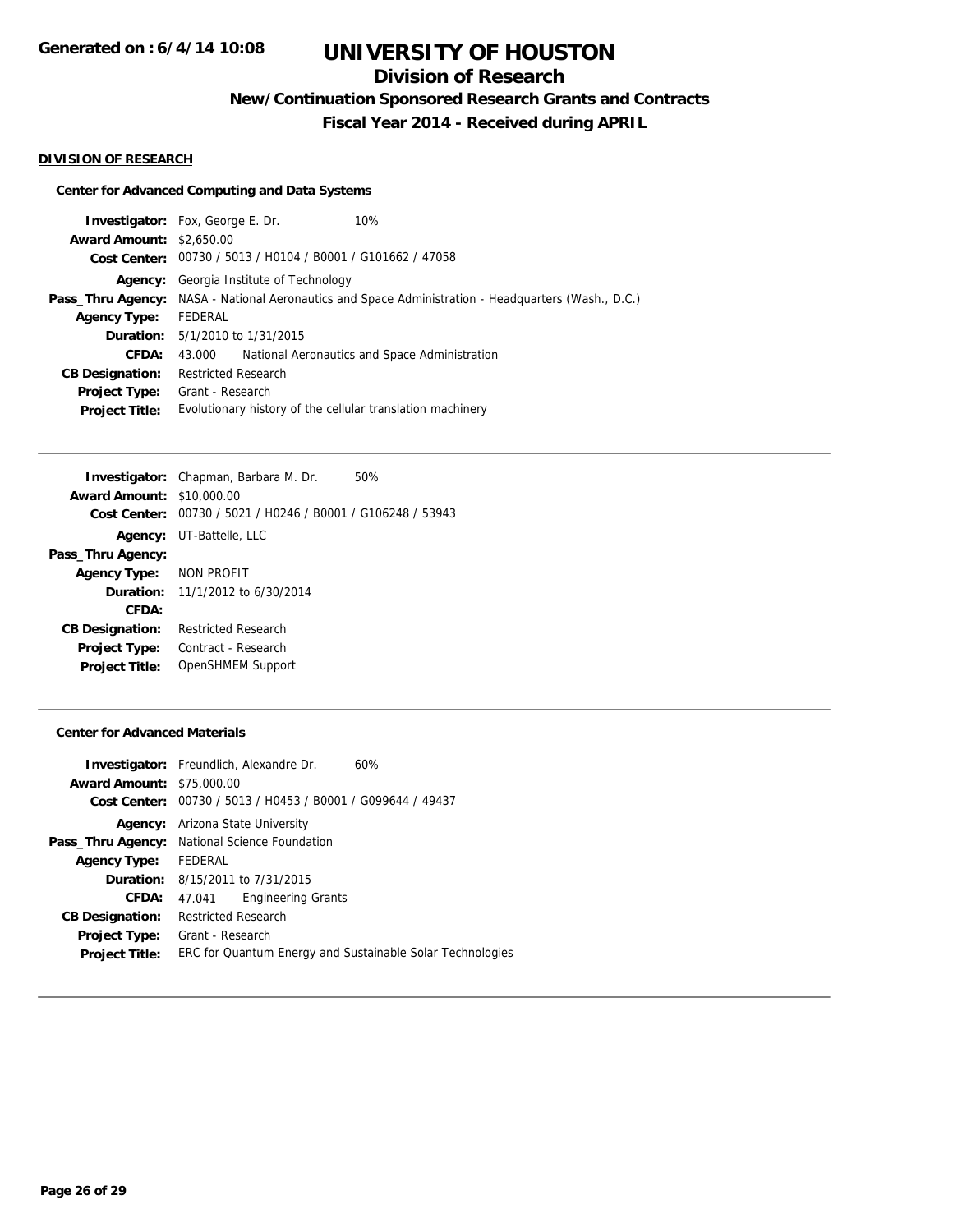## **Division of Research**

# **New/Continuation Sponsored Research Grants and Contracts**

**Fiscal Year 2014 - Received during APRIL**

#### **DIVISION OF RESEARCH**

### **TcSUH**

|                                   | 33.5%<br><b>Investigator:</b> Selvamanickam, Venkat Dr.                                   |
|-----------------------------------|-------------------------------------------------------------------------------------------|
| <b>Award Amount: \$148,182.56</b> |                                                                                           |
|                                   | Cost Center: 00730 / 5043 / H0452 / B0001 / G099895 / 53860                               |
|                                   | Agency: Superpower, Inc.                                                                  |
|                                   | <b>Pass_Thru Agency:</b> U.S. Department of Energy                                        |
| <b>Agency Type:</b>               | FEDERAL                                                                                   |
|                                   | <b>Duration:</b> 6/15/2013 to 9/25/2015                                                   |
| CFDA:                             | Electricity Delivery and Energy Reliability, Research, Development and Analysis<br>81.122 |
| <b>CB Designation:</b>            | <b>Restricted Research</b>                                                                |
| <b>Project Type:</b>              | Contract - Research                                                                       |
| <b>Project Title:</b>             | <b>Fault Current Limiting Transformer</b>                                                 |
|                                   |                                                                                           |

#### **Texas Obesity Research Center**

| <b>Investigator:</b> O'Connor, Daniel Dr.<br>25%            |
|-------------------------------------------------------------|
| <b>Award Amount: \$8,750.00</b>                             |
| Cost Center: 00730 / 5021 / H0500 / B0001 / C107133 / 54550 |
| Academy of Nutrition & Dietetics Foundation                 |
|                                                             |
| Agency Type: FOUNDATION                                     |
| <b>Duration:</b> 1/1/2014 to 12/31/2014                     |
|                                                             |
| <b>Restricted Research</b>                                  |
| Grant - Research                                            |
| Teaching parents to feed their preschoolers by example      |
|                                                             |

|                                  | 75%<br><b>Investigator:</b> Ledoux, Tracey Dr.              |
|----------------------------------|-------------------------------------------------------------|
| <b>Award Amount: \$26,250.00</b> |                                                             |
|                                  | Cost Center: 00730 / 5021 / H0500 / B0001 / C107133 / 54550 |
| Agency:                          | Academy of Nutrition & Dietetics Foundation                 |
| Pass_Thru Agency:                |                                                             |
| Agency Type: FOUNDATION          |                                                             |
|                                  | <b>Duration:</b> 1/1/2014 to 12/31/2014                     |
| CFDA:                            |                                                             |
| <b>CB Designation:</b>           | <b>Restricted Research</b>                                  |
| <b>Project Type:</b>             | Grant - Research                                            |
| <b>Project Title:</b>            | Teaching parents to feed their preschoolers by example      |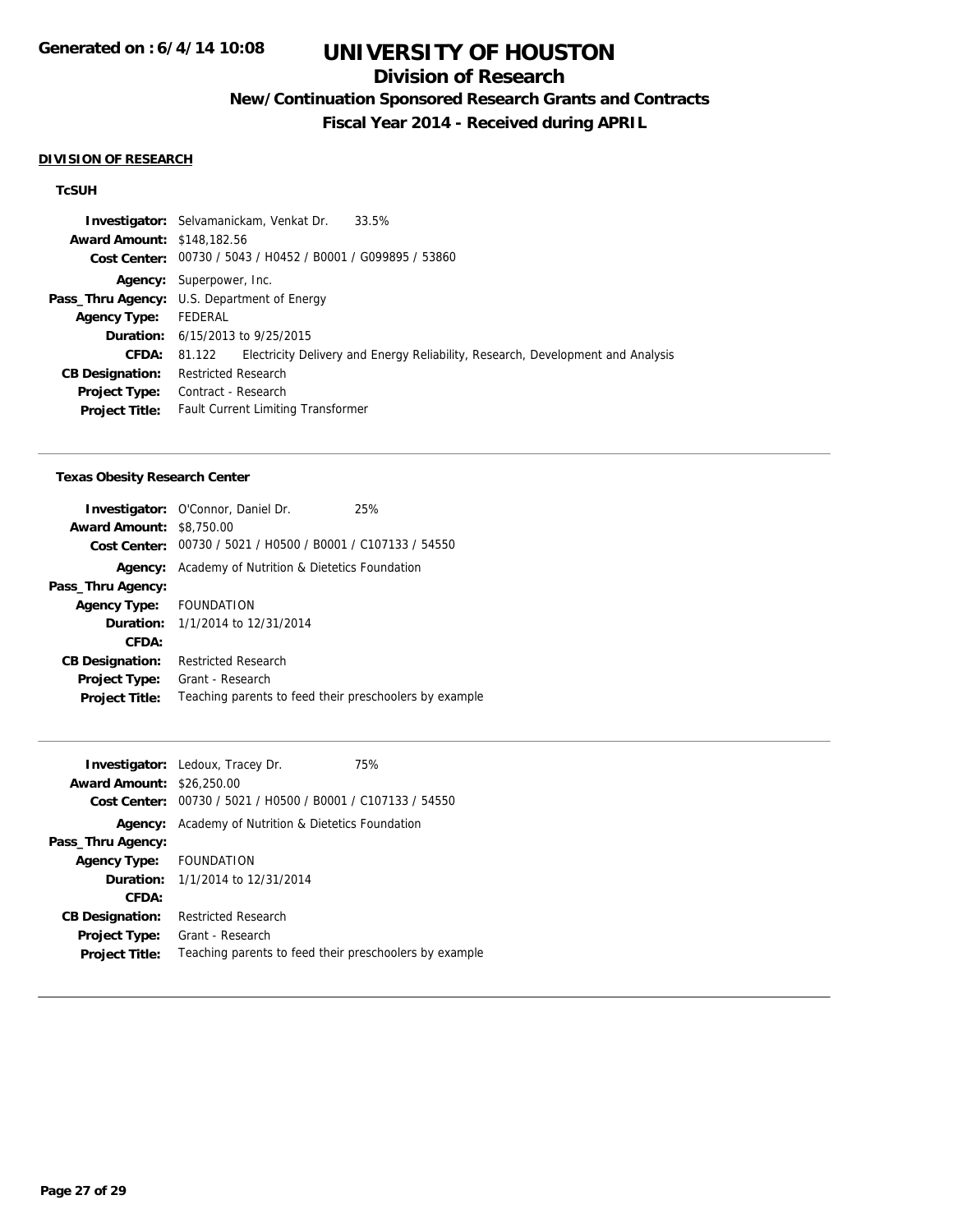## **Division of Research**

**New/Continuation Sponsored Research Grants and Contracts**

**Fiscal Year 2014 - Received during APRIL**

#### **DIVISION OF RESEARCH**

### **Texas Obesity Research Center**

|                                  | 67%<br><b>Investigator:</b> Ledoux, Tracey Dr.                                                      |
|----------------------------------|-----------------------------------------------------------------------------------------------------|
| <b>Award Amount: \$45,723.48</b> |                                                                                                     |
|                                  | Cost Center: 00730 / 5013 / H0500 / B0001 / G105083 / 52749                                         |
|                                  | <b>Agency:</b> Baylor College of Medicine                                                           |
|                                  | Pass_Thru Agency: U.S. Department of Education                                                      |
| <b>Agency Type:</b>              | FEDERAL                                                                                             |
|                                  | <b>Duration:</b> 10/1/2012 to 9/30/2014                                                             |
| <b>CFDA:</b>                     | 84.133 National Institute on Disability and Rehabilitation Research                                 |
| <b>CB Designation:</b>           | <b>Restricted Research</b>                                                                          |
| <b>Project Type:</b>             | Grant - Research                                                                                    |
| <b>Project Title:</b>            | Development of a Virtual Reality Weight Management Intervention for Women with Mobility Impairments |

|                                  | 33%<br><b>Investigator: O'Connor, Daniel Dr.</b>                                                    |
|----------------------------------|-----------------------------------------------------------------------------------------------------|
| <b>Award Amount: \$22,520.52</b> |                                                                                                     |
|                                  | Cost Center: 00730 / 5013 / H0500 / B0001 / G105083 / 52749                                         |
|                                  | <b>Agency:</b> Baylor College of Medicine                                                           |
|                                  | <b>Pass_Thru Agency:</b> U.S. Department of Education                                               |
| <b>Agency Type:</b>              | FEDERAL                                                                                             |
|                                  | <b>Duration:</b> 10/1/2012 to 9/30/2014                                                             |
| <b>CFDA:</b>                     | National Institute on Disability and Rehabilitation Research<br>84.133                              |
| <b>CB Designation:</b>           | <b>Restricted Research</b>                                                                          |
| <b>Project Type:</b>             | Grant - Research                                                                                    |
| <b>Project Title:</b>            | Development of a Virtual Reality Weight Management Intervention for Women with Mobility Impairments |